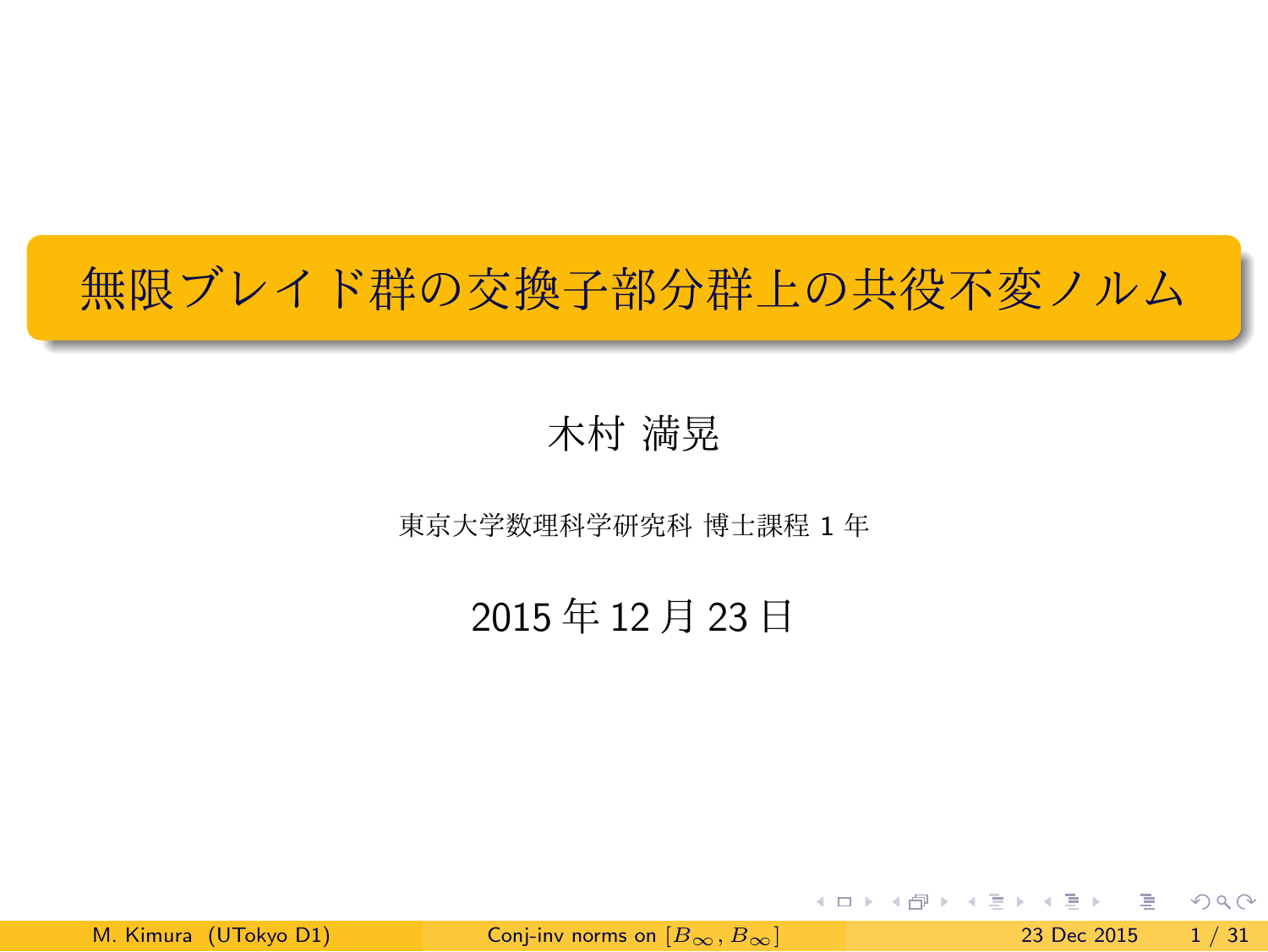### Plan of Talk

- Conjugation-invariant norms and Burago-Ivanov-Polterovich's problem
- Bavard's duality and Kawasaki's construction
- Main results and "extremal property"
- **•** Future work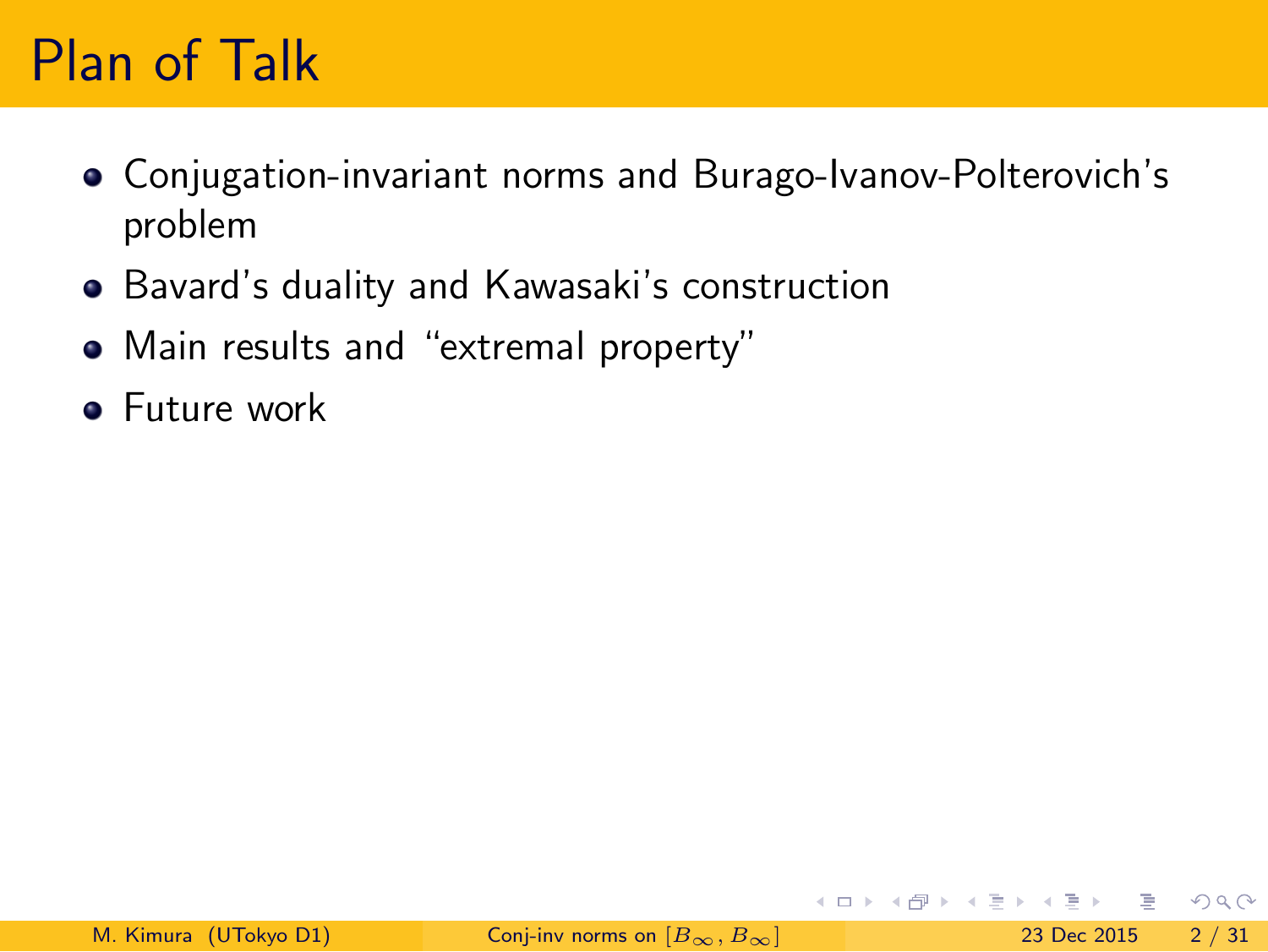### Conjugation-invariant norm

*G* : group

Definition [Burago-Ivanov-Polterovich] . *ν* : *G* → ℝ is a conjugation-invariant norm if  $\nu(1_G) = 0$  $\nu(f) = \nu(f^{-1})$  $\mathbf{v}(fg) \leq \nu(f) + \nu(g)$  $\nu(f) = \nu(f^g)$ •  $\nu(f) > 0$  if  $f \neq 1_G$ for all  $f, g \in G$ .

 $\mathsf{Notation}: f^g := gfg^{-1}$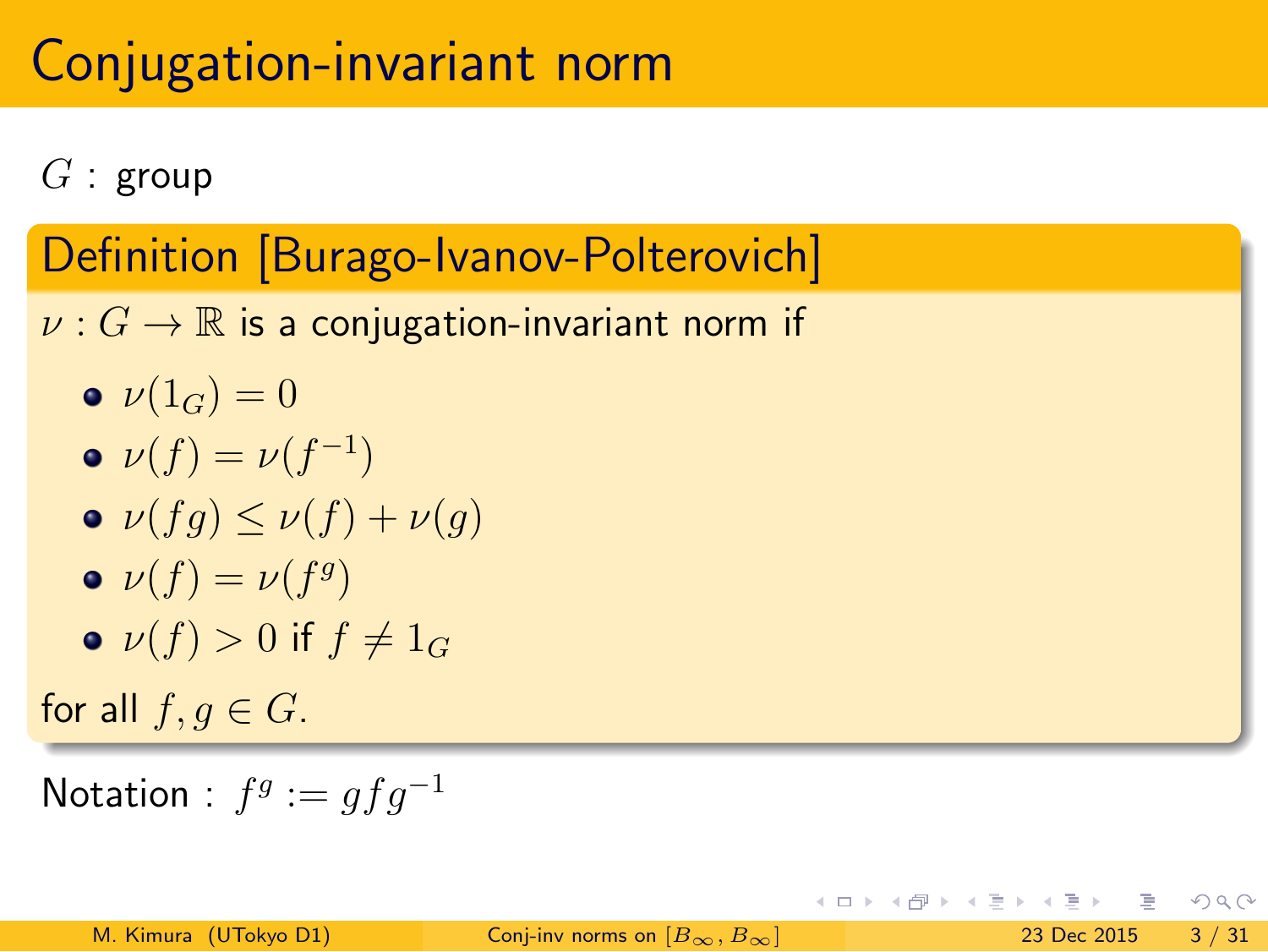### Example

| • commutator length $\text{cl}: [G,G] \to \mathbb{R}$                                             |
|---------------------------------------------------------------------------------------------------|
| $\text{cl}(h) = \min\{k \mid \exists f_i, \exists g_i \in G, h = [f_1, g_1] \cdots [f_k, g_k]\}\$ |
|                                                                                                   |
|                                                                                                   |
|                                                                                                   |
|                                                                                                   |
|                                                                                                   |
|                                                                                                   |
| ÷<br>$\mathcal{R} = \{ \pm 1 \}$<br>キロビアーキ モード<br>$=$ $-$<br>エノベリ                                 |
| Conj-inv norms on $[B_{\infty}, B_{\infty}]$<br>M. Kimura (UTokyo D1)<br>23 Dec 2015<br>4/31      |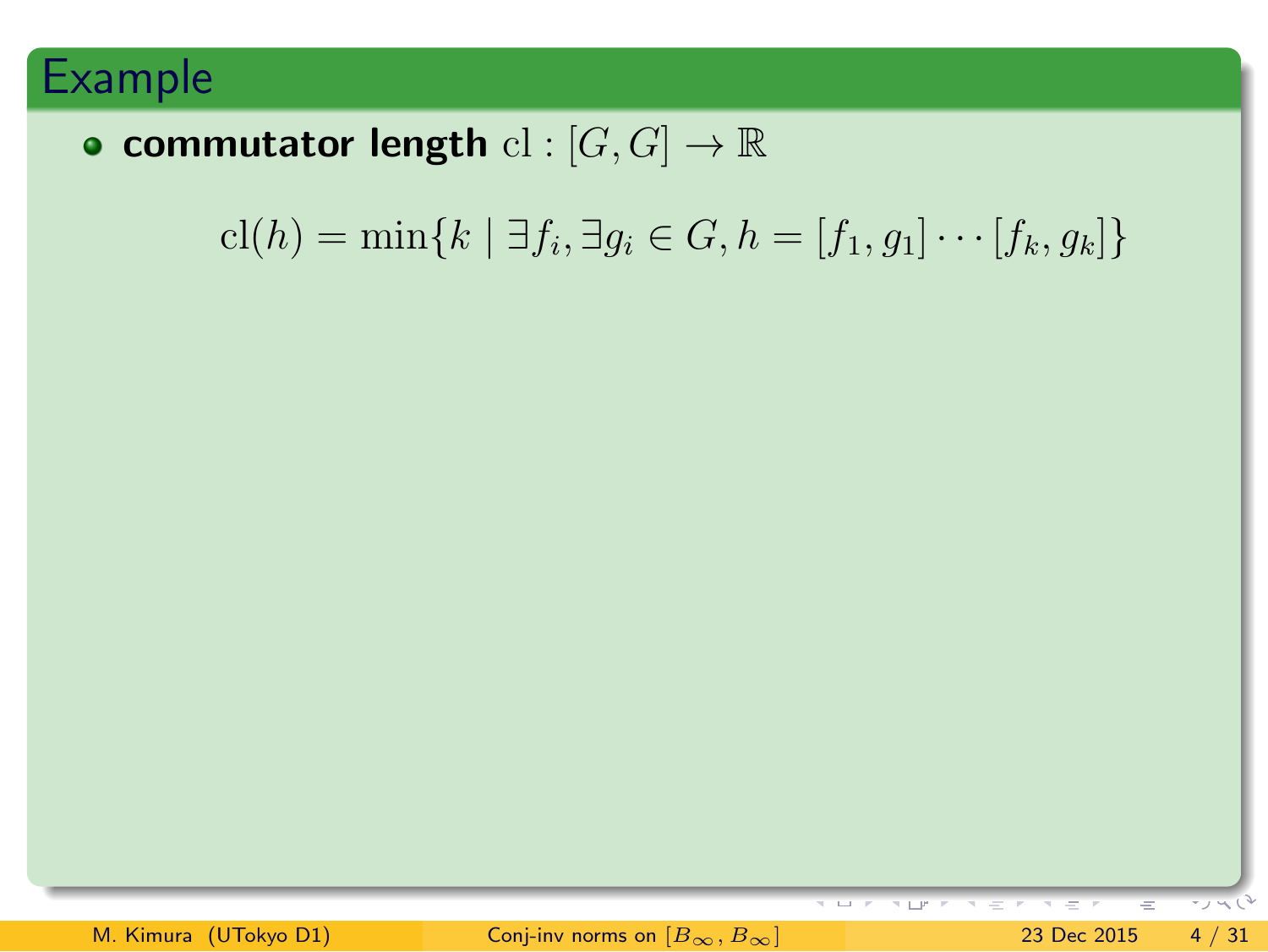### Example

| • commutator length $\mathrm{cl}: [G,G] \to \mathbb{R}$                                                                                                      |
|--------------------------------------------------------------------------------------------------------------------------------------------------------------|
| $cl(h) = \min\{k \mid \exists f_i, \exists g_i \in G, h = [f_1, g_1] \cdots [f_k, g_k]\}\$                                                                   |
| • fragmentation norm $\nu_U : \mathrm{Diff}_0^c(M) \to \mathbb{R}$<br>M: manifold, $U:$ non-empty open subset of M                                           |
| $\nu_U(f) = \min \left\{ k \mid \frac{\exists g_i, \exists h_i \in \text{Diff}_0^c(M)}{\text{supp}(g_i) \subset U}, f = g_1^{h_1} \cdots g_k^{h_k} \right\}$ |
|                                                                                                                                                              |
|                                                                                                                                                              |
|                                                                                                                                                              |

M. Kimura (UTokyo D1) Conj-inv norms on  $[B_{\infty}, B_{\infty}]$  23 Dec 2015 4 / 31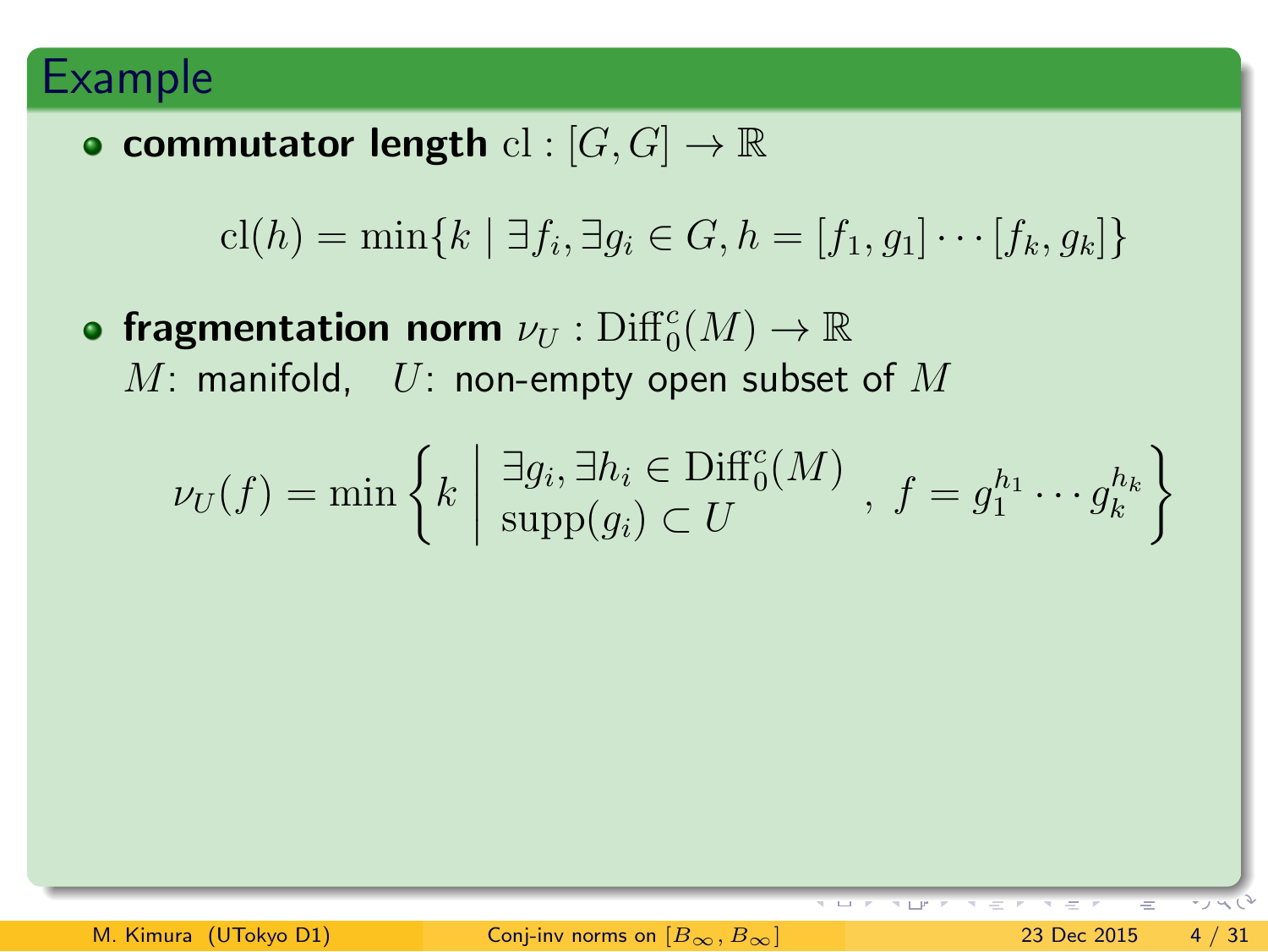#### Example

**• commutator length**  $\text{cl} : [G, G] \rightarrow \mathbb{R}$ 

$$
cl(h) = \min\{k \mid \exists f_i, \exists g_i \in G, h = [f_1, g_1] \cdots [f_k, g_k]\}
$$

fragmentation norm  $\nu_U : \mathrm{Diff}_0^c(M) \to \mathbb{R}$ *M*: manifold, *U*: non-empty open subset of *M*

$$
\nu_U(f) = \min\left\{k \mid \frac{\exists g_i, \exists h_i \in \text{Diff}_0^c(M)}{\text{supp}(g_i) \subset U}, f = g_1^{h_1} \cdots g_k^{h_k}\right\}
$$

**Hofer norm** *∥ · ∥* : Ham(*M, ω*) *→* R (*M, ω*): Symplectic manifold  $l(\{\varphi_t^H\}) = \int_0^1$  $\sqrt{ }$ max *p∈M H*(*t*, *p*) − min *p∈M H*(*t, p*)  $\setminus$ *dt*  $\|\psi\| = \inf_{\varphi_1^H = \psi}$  $l(\{\varphi_t^H\})$ 

M. Kimura (UTokyo D1) Conj-inv norms on  $[B_{\infty}, B_{\infty}]$  23 Dec 2015 4 / 31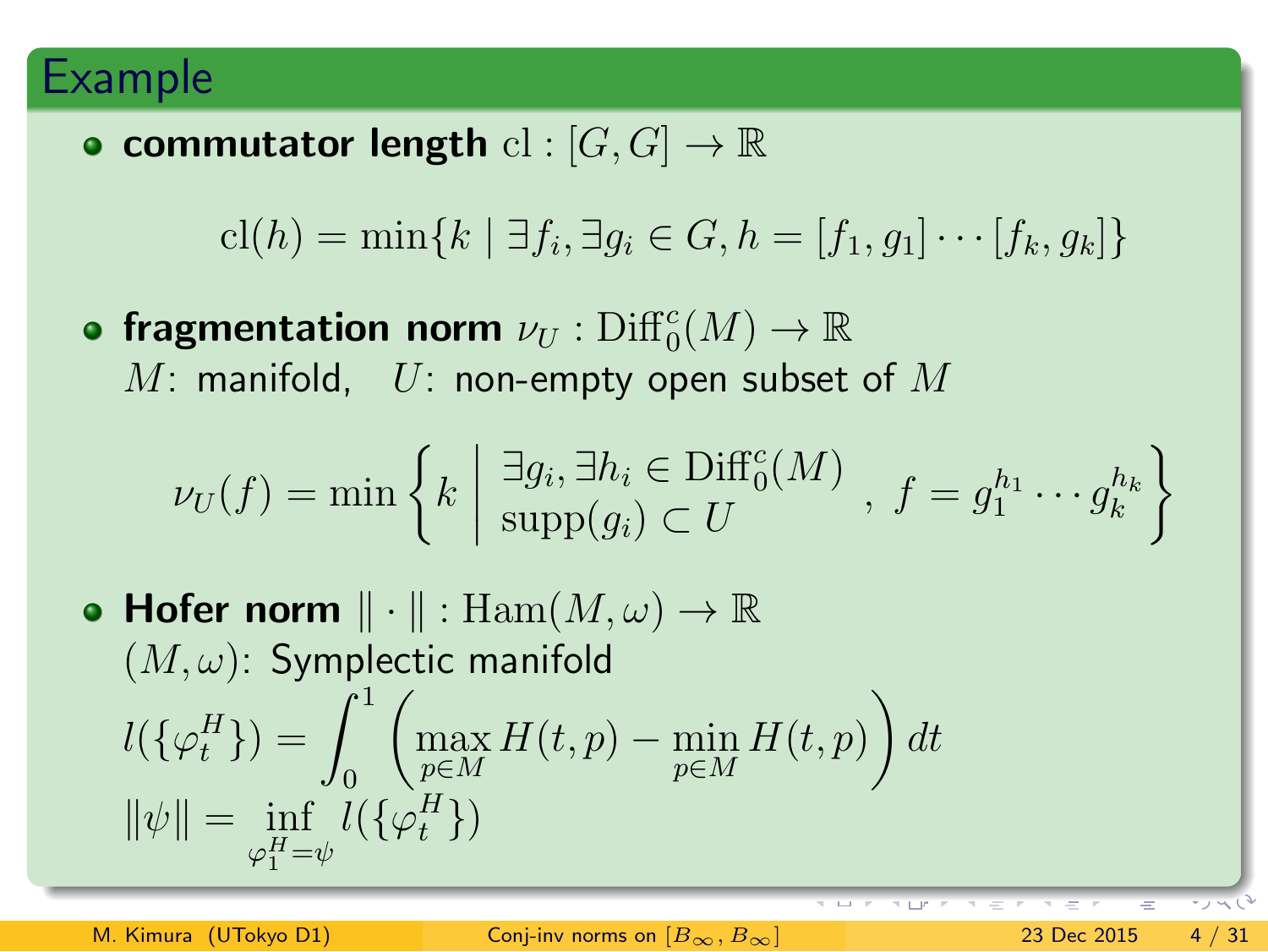# Biinvariant geometry

 $d$  : biinvariant metric  $\stackrel{\text{def}}{\Leftrightarrow} d(fg_1h,fg_2h)=d(g_1,g_2)(\forall f,\forall g_i,\forall h\in G)$ 

biinbariant metric ← <sup>1:1</sup>→ conjugation-invariant norm

$$
\begin{array}{ccc} d & \mapsto & \nu(f) := d(1_G, f) \\ d(f, g) := \nu(fg^{-1}) & \leftrightarrow & \nu \\ \end{array}
$$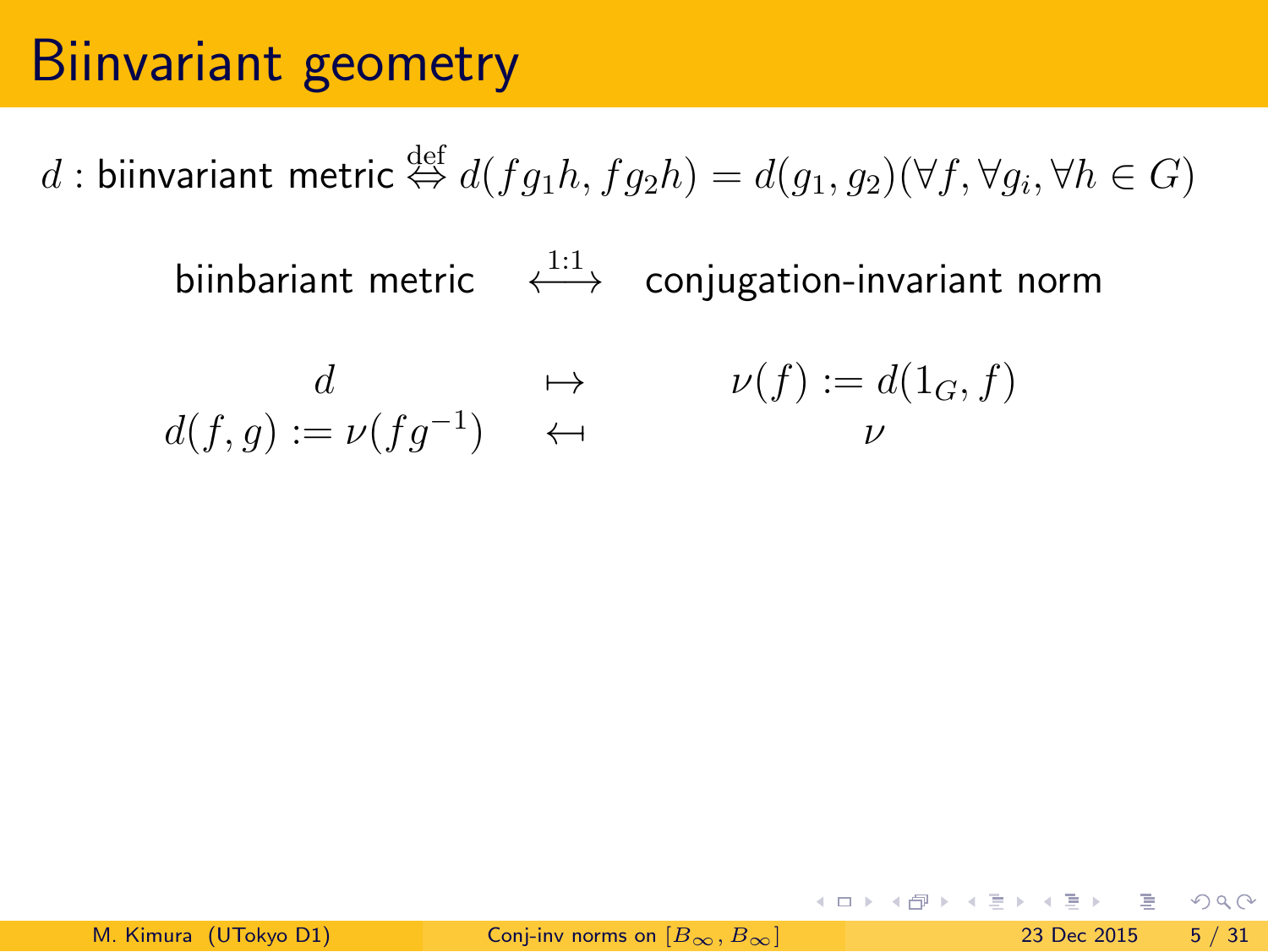### Biinvariant geometry

 $d$  : biinvariant metric  $\stackrel{\text{def}}{\Leftrightarrow} d(fg_1h,fg_2h)=d(g_1,g_2)(\forall f,\forall g_i,\forall h\in G)$ 

biinbariant metric ← <sup>1:1</sup>→ conjugation-invariant norm

$$
d \rightarrow \nu(f; g) := \nu(fg^{-1}) \leftrightarrow \nu(f) := d(1_G, f)
$$

#### **Definition**

- *G* is **bounded** if every conj-inv norms on *G* is bounded
- otherwise, *G* is called **unbounded**. i.e. there exists an unbounded conj-inv norm on *G*

Remark : For every group, there exists a bounded conj-inv norm.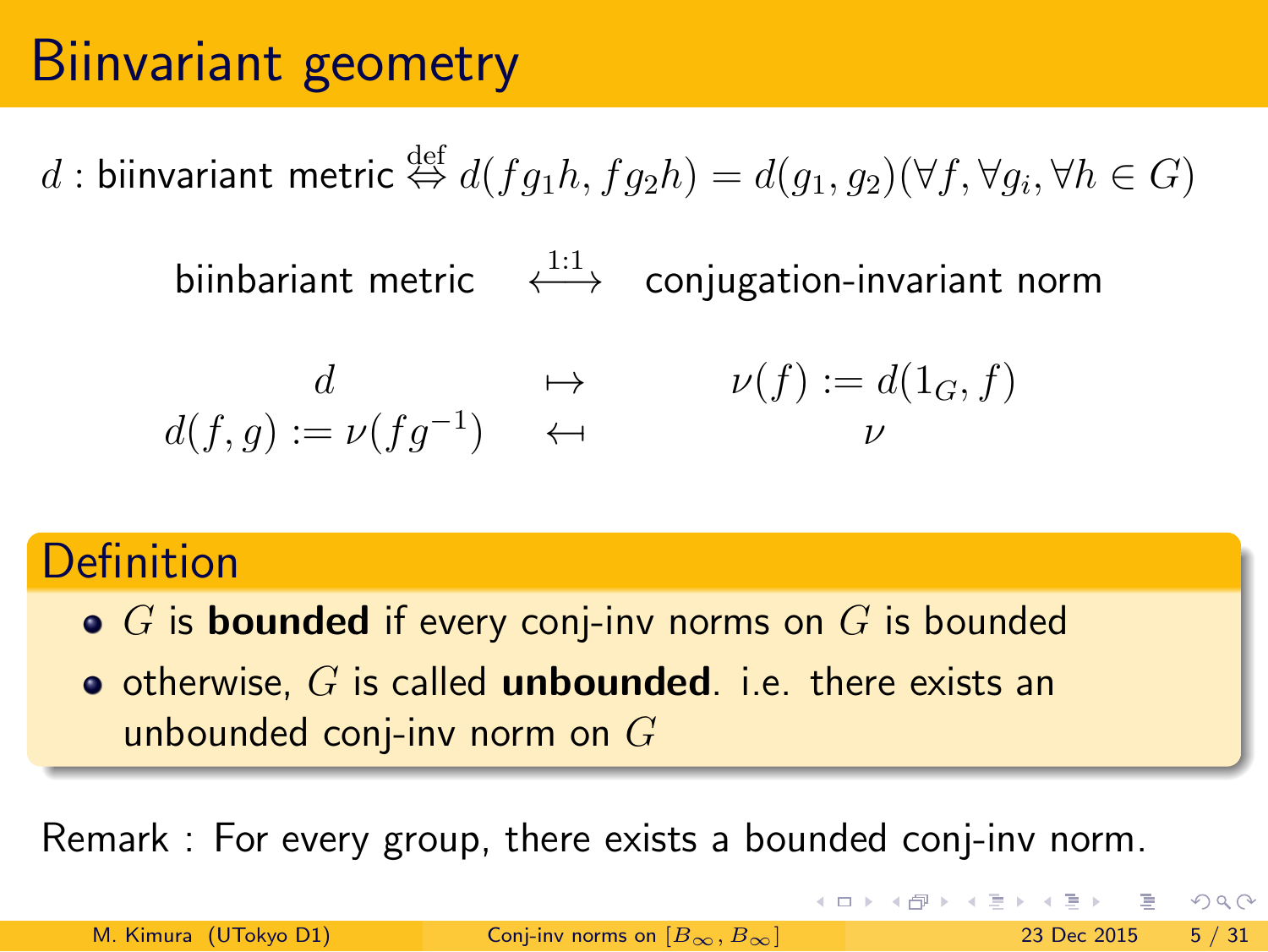### Some results on (un)boundedness

Example

 $G = SL(n; \mathbb{Z})$  is bounded if  $n \geq 3$ , unbounded if  $n = 2$ 

.. .  $\mathsf{Theorem}\;[\mathsf{BIP}(n=3)]$   $[\mathsf{Tsuboi}]$ 

> *M<sup>n</sup>* : *n*-dim compact manifold  $G = \mathrm{Diff}^\infty_0(M)$  is bounded if  $n \neq 2,4$

On the other hand,  $\text{Ham}(M,\omega)$  is typically unbounded (Gambaudo-Ghys, Entov-Polterovich, etc.)

.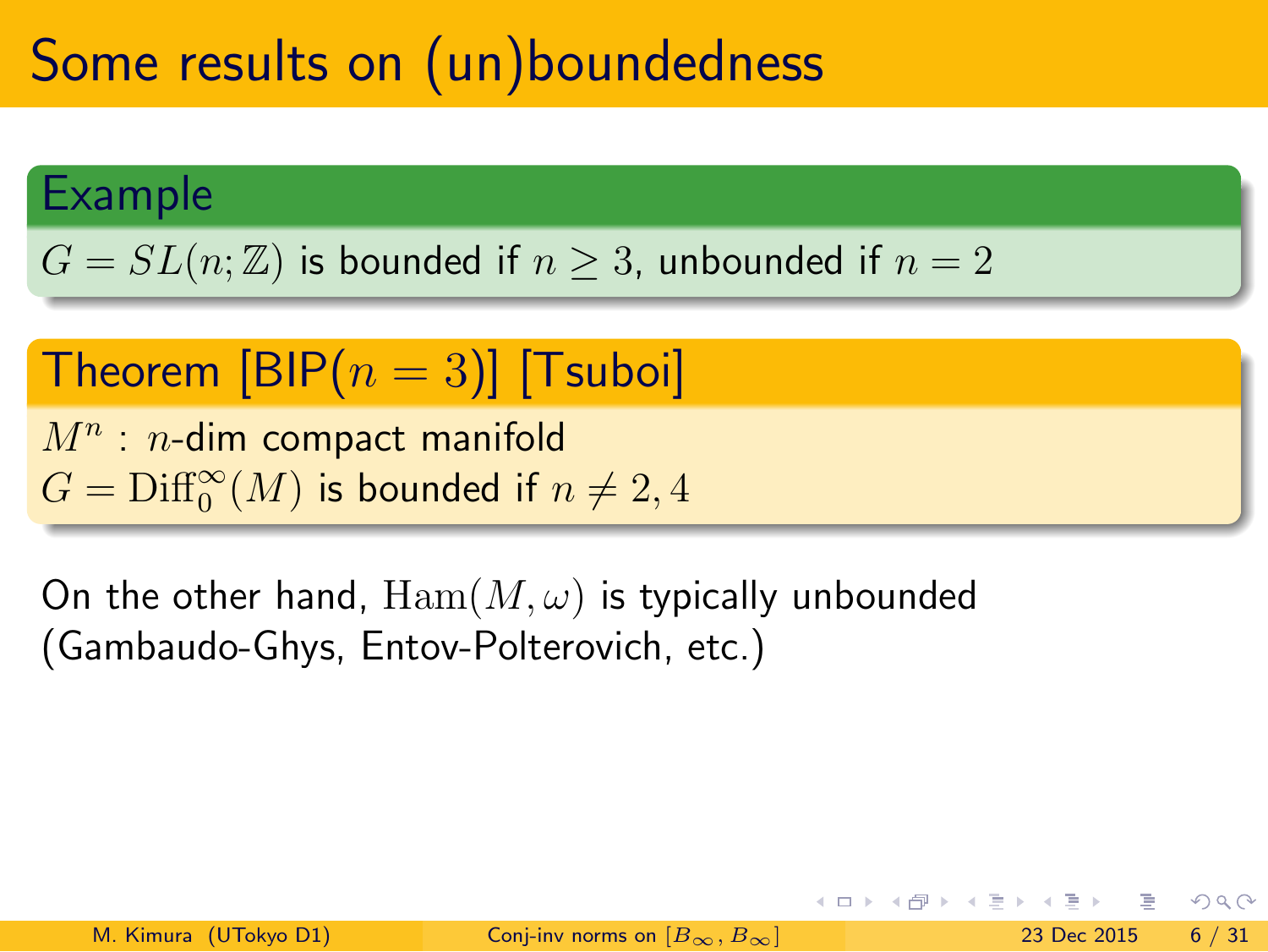# Stably (un)boundedness

 $\nu: G \to \mathbb{R}$  conj-inv norm  $\mathsf{Notation}: \, \bar{\nu}(g) := \lim\limits_{n \to \infty} \,$  $\nu(g^n)$ *n* (stabilization)  $\nu$  is  $\mathsf{stably}\ \mathsf{bounded}\ \stackrel{\text{def}}{\Leftrightarrow}\ \bar{\nu}\equiv 0$  (otherwise  $\nu$  is called  $\mathsf{stably}$ **unbounded**)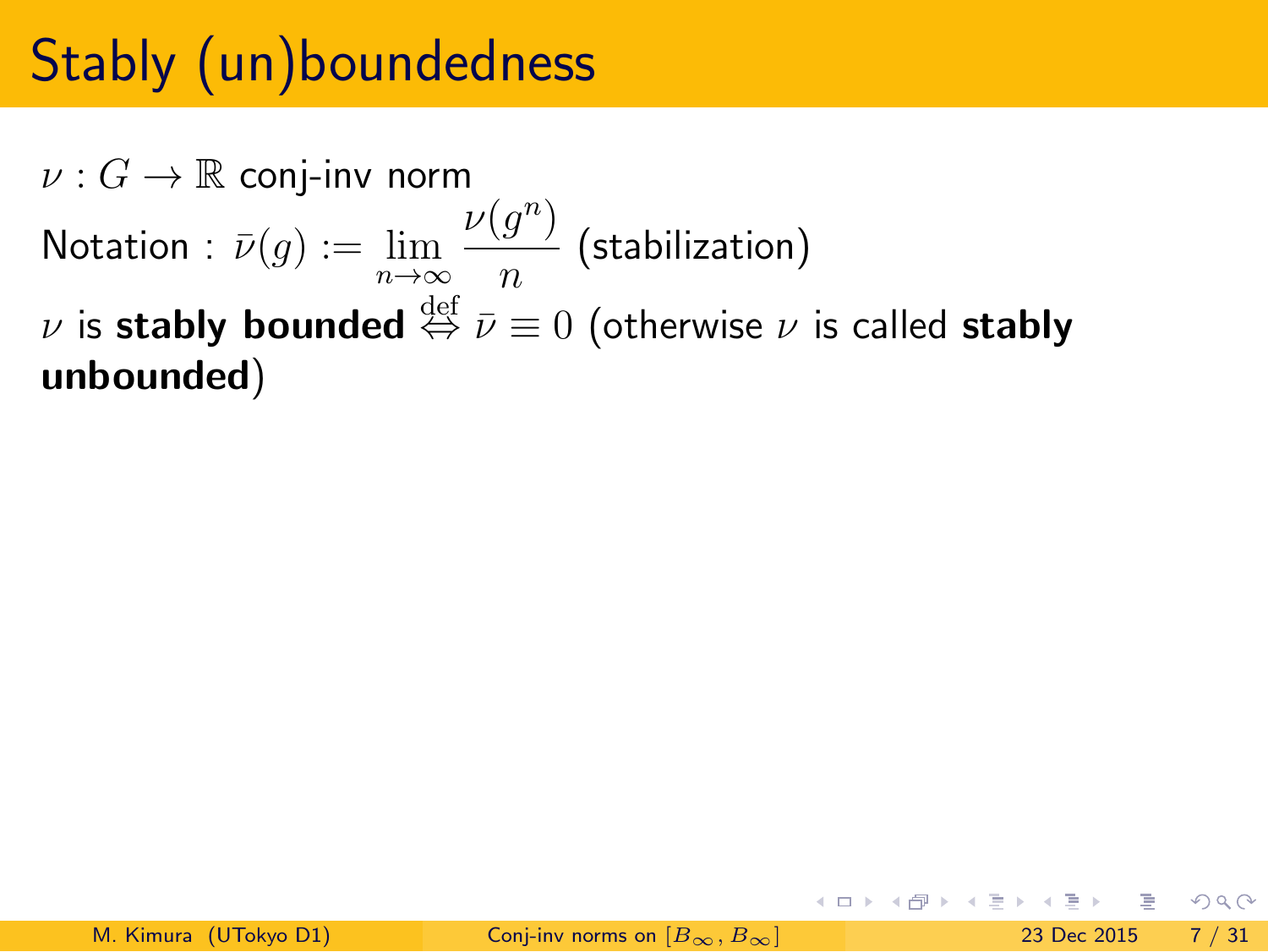### Stably (un)boundedness

 $\nu: G \to \mathbb{R}$  conj-inv norm  $\mathsf{Notation}: \, \bar{\nu}(g) := \lim\limits_{n \to \infty} \,$  $\nu(g^n)$ *n* (stabilization)  $\nu$  is  $\mathsf{stably}\ \mathsf{bounded}\ \stackrel{\text{def}}{\Leftrightarrow}\ \bar{\nu}\equiv 0$  (otherwise  $\nu$  is called  $\mathsf{stably}$ **unbounded**)

#### **Definition**

- $G$  is **stably bounded** ⇔ every conj-inv norm on  $G$  is stably unbounded
- $G$  is **stably unbounded**  $\stackrel{\text{def}}{\Leftrightarrow}$  there exists a stably unbounded norm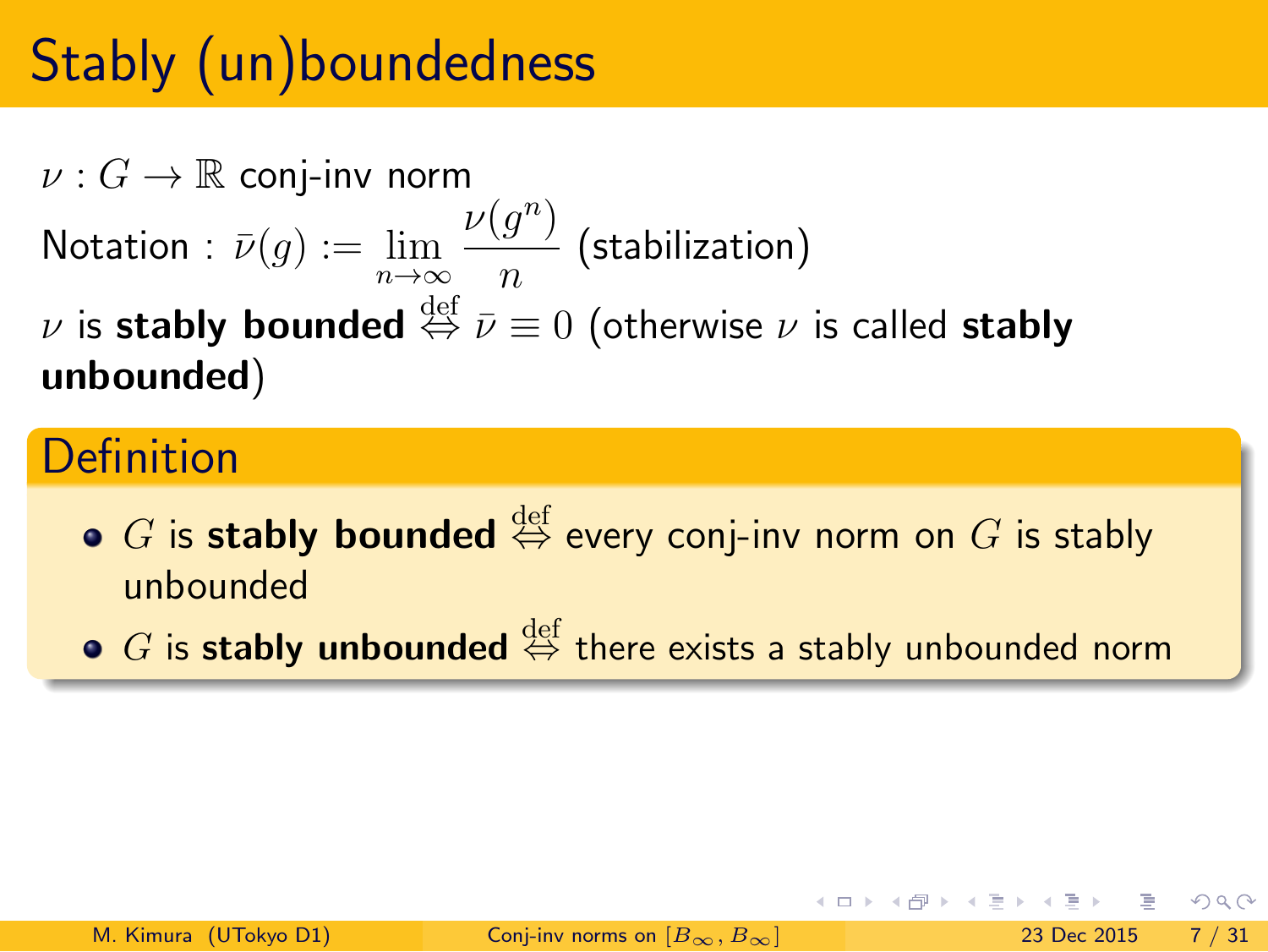## Burago-Ivanov-Polterovich's problem

#### Example

.  $G=SL(2;\mathbb{Z})$  is (not only bounded but also) stably unbounded.

- .. .  $\mathrm{cl} : [G,G] \rightarrow \mathbb{R}$  is stably unbounded
	- *G/*[*G, G*] *∼*= Z*/*12Z is finite

 $\rightsquigarrow$  cl extends to the stably unbounded norm on  $G$  (typical case)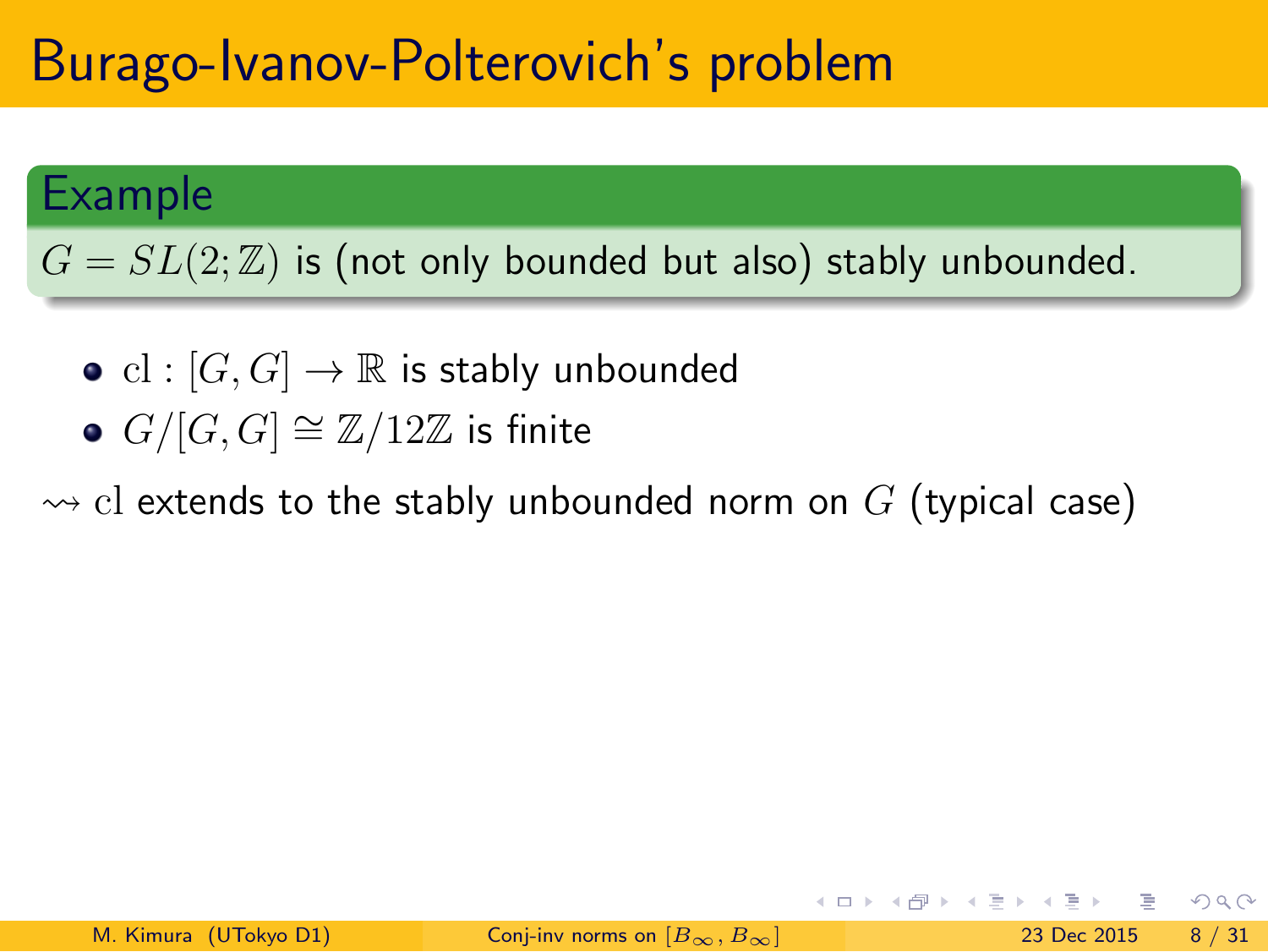### Burago-Ivanov-Polterovich's problem

#### Example

.  $G=SL(2;\mathbb{Z})$  is (not only bounded but also) stably unbounded.

- .. .  $\mathrm{cl} : [G,G] \rightarrow \mathbb{R}$  is stably unbounded
	- *G/*[*G, G*] *∼*= Z*/*12Z is finite

 $\rightsquigarrow$  cl extends to the stably unbounded norm on  $G$  (typical case)

#### Problem [BIP] There exists a group *G* such that *G/*[*G, G*] is finite •  $\text{cl}: [G, G] \to \mathbb{R}$  is stably bounded *G* admits a stably unbounded norm?  $2Q$ K ロ ⊁ K 倒 ≯ K ミ ⊁ K ミ ⊁ 高 M. Kimura (UTokyo D1) Conj-inv norms on  $[B_{\infty}, B_{\infty}]$  23 Dec 2015 8 / 31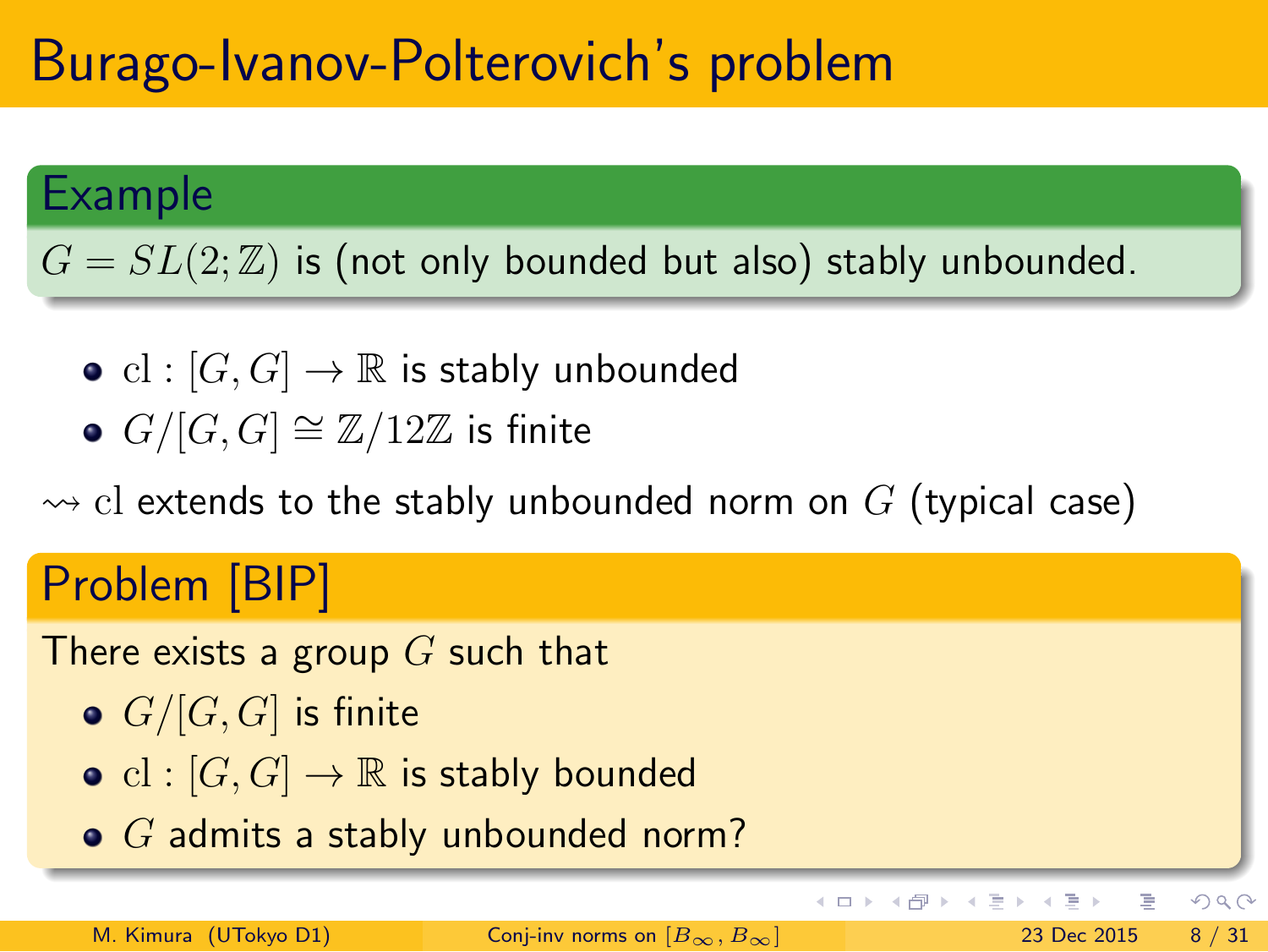### Burago-Ivanov-Polterovich's problem

The answer is  $Yes$ .</u>

Theorem [Kawasaki]

 $\text{Ham}(\mathbb{R}^{2n}, \omega_0)$  is stably unbounded.

<u>Theorem [Brandenbursky-Kędra] [K.]</u>

[*B∞, B∞*] is stably unbounded.

In this talk, we prove the stably unboundedness of  $[B_{\infty},B_{\infty}]$  by using Kawasaki's method.

.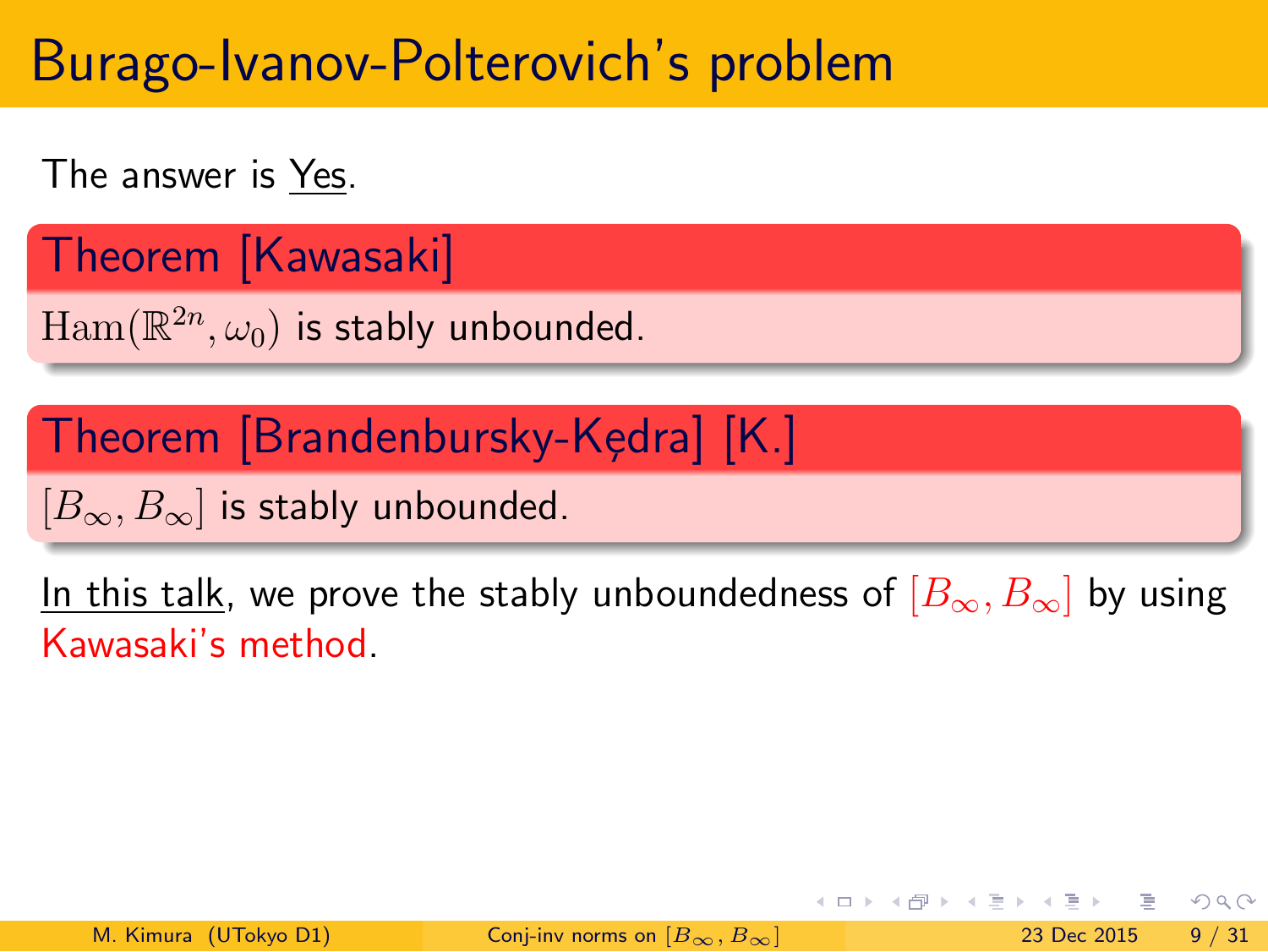### Bavard's duality theorem

#### **Definition**

A **quasimorphism** is a map  $\phi: G \to \mathbb{R}$  s.t. there exist  $C \geq 0$  with

$$
|\phi(gh) - \phi(g) - \phi(h)| \le C
$$

for all  $g, h \in G$ . The smallest such  $C$  is called the **defect** of  $\phi$  and denoted by  $D(\phi)$ .

A quasimorphism  $\phi$  is said to be **homogeneous** if  $\phi(g^n) = n\phi(g)$ (*∀g ∈ G, ∀n ∈* Z)

#### Example

- rotation number  $\text{rot} : \text{Homeo}(S^1) \to \mathbb{R}$
- **•** signature of braids  $\sigma : B_n \to \mathbb{R}$

 $\mathbf{A} \equiv \mathbf{B} + \mathbf{A} \oplus \mathbf{B} + \mathbf{A} \oplus \mathbf{B} + \mathbf{A} \oplus \mathbf{B}$ 唐 M. Kimura (UTokyo D1) Conj-inv norms on  $[B_{\infty}, B_{\infty}]$  23 Dec 2015 10 / 31

 $990$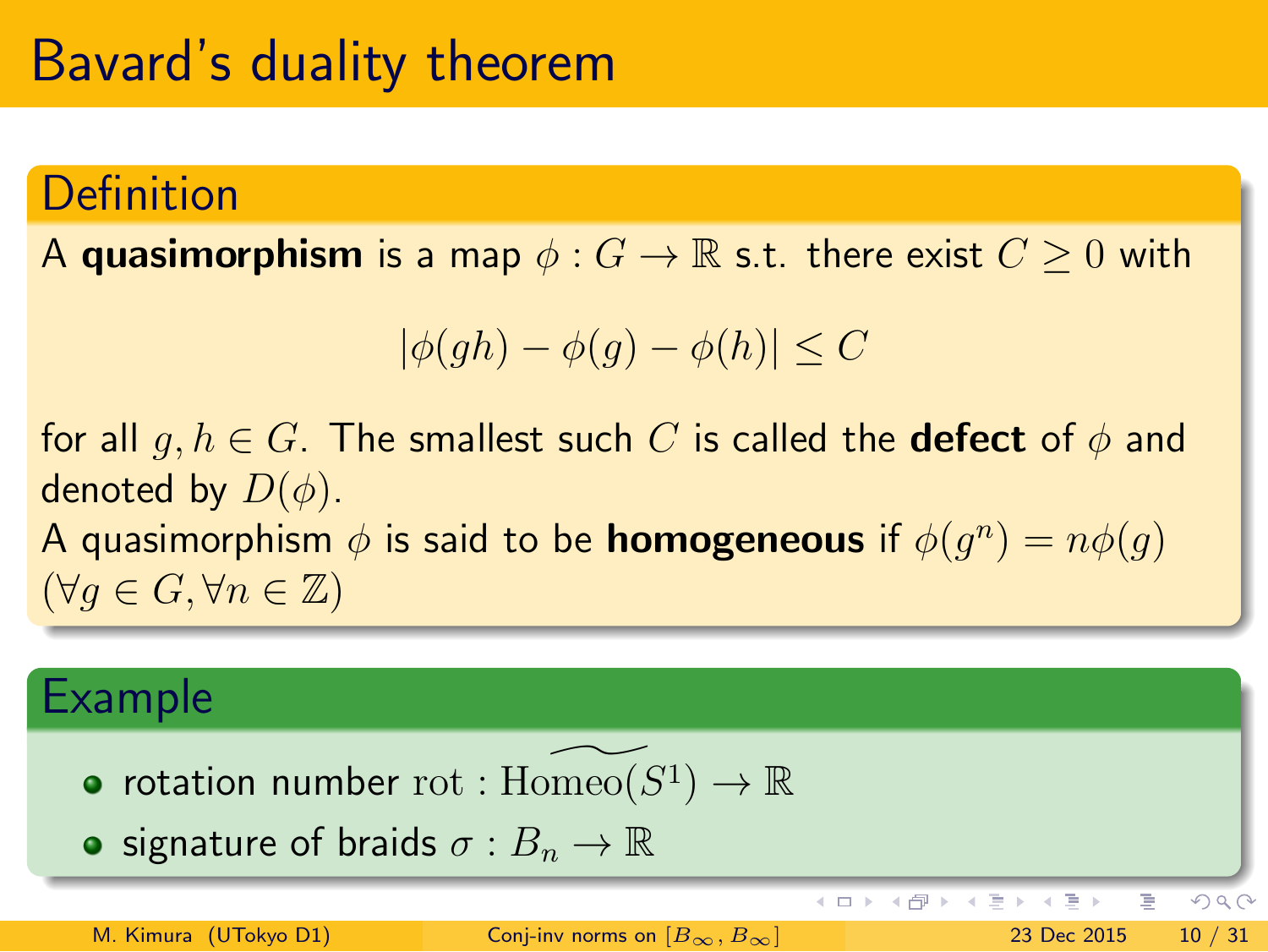# Bavard's duality theorem

Notation : 
$$
\text{scl}(g) := \lim_{n \to \infty} \frac{\text{cl}(g^n)}{n}
$$
 (stable commutator length)  
Theorem [Bavard]

For  $g \in [G, G]$ ,

$$
\mathrm{scl}(g) = \sup_{\phi \in Q} \frac{|\phi(g)|}{2D(\phi)}
$$

where *Q* is the set of homogeneous quasimorphisms with  $D(\phi) \neq 0$ .

.

#### **Corollary**

 $\exists \phi : G \to \mathbb{R}$  a quasimorphism s.t.  $\bar{\phi} \not\equiv 0$  on  $[G, G]$ *⇔* cl : [*G, G*] *→* R is stably unbounded

Remark : If  $\phi$  is a q.m.,  $\bar{\phi}$  is a homogeneous q.m.

| M. Kimura (UTokyo D1) | Conj-inv norms on $[B_{\infty}, B_{\infty}]$ | $\iff$ | $\iff$ | $\iff$ | $\iff$ | $\iff$ | $\iff$ | $\iff$ | $\iff$ | $\iff$ | $\iff$ | $\iff$ | $\iff$ | $\iff$ | $\iff$ | $\iff$ | $\iff$ | $\iff$ | $\iff$ | $\iff$ | $\iff$ | $\iff$ | $\iff$ | $\iff$ | $\iff$ | $\iff$ | $\iff$ | $\iff$ | $\iff$ | $\iff$ | $\iff$ | $\iff$ | $\iff$ | $\iff$ | $\iff$ | $\iff$ | $\iff$ | $\iff$ | $\iff$ | $\iff$ | $\iff$ | $\iff$ | $\iff$ | $\iff$ | $\iff$ | $\iff$ | $\iff$ | $\iff$ | $\iff$ | $\iff$ | $\iff$ | $\iff$ | $\iff$ | $\iff$ | $\iff$ | $\iff$ | $\iff$ | $\iff$ | $\iff$ | $\iff$ | $\iff$ | $\iff$ | $\iff$ | $\iff$ | $\iff$ | $\iff$ </th |
|-----------------------|----------------------------------------------|--------|--------|--------|--------|--------|--------|--------|--------|--------|--------|--------|--------|--------|--------|--------|--------|--------|--------|--------|--------|--------|--------|--------|--------|--------|--------|--------|--------|--------|--------|--------|--------|--------|--------|--------|--------|--------|--------|--------|--------|--------|--------|--------|--------|--------|--------|--------|--------|--------|--------|--------|--------|--------|--------|--------|--------|--------|--------|--------|--------|--------|--------|--------|--------|-------------|
|-----------------------|----------------------------------------------|--------|--------|--------|--------|--------|--------|--------|--------|--------|--------|--------|--------|--------|--------|--------|--------|--------|--------|--------|--------|--------|--------|--------|--------|--------|--------|--------|--------|--------|--------|--------|--------|--------|--------|--------|--------|--------|--------|--------|--------|--------|--------|--------|--------|--------|--------|--------|--------|--------|--------|--------|--------|--------|--------|--------|--------|--------|--------|--------|--------|--------|--------|--------|--------|-------------|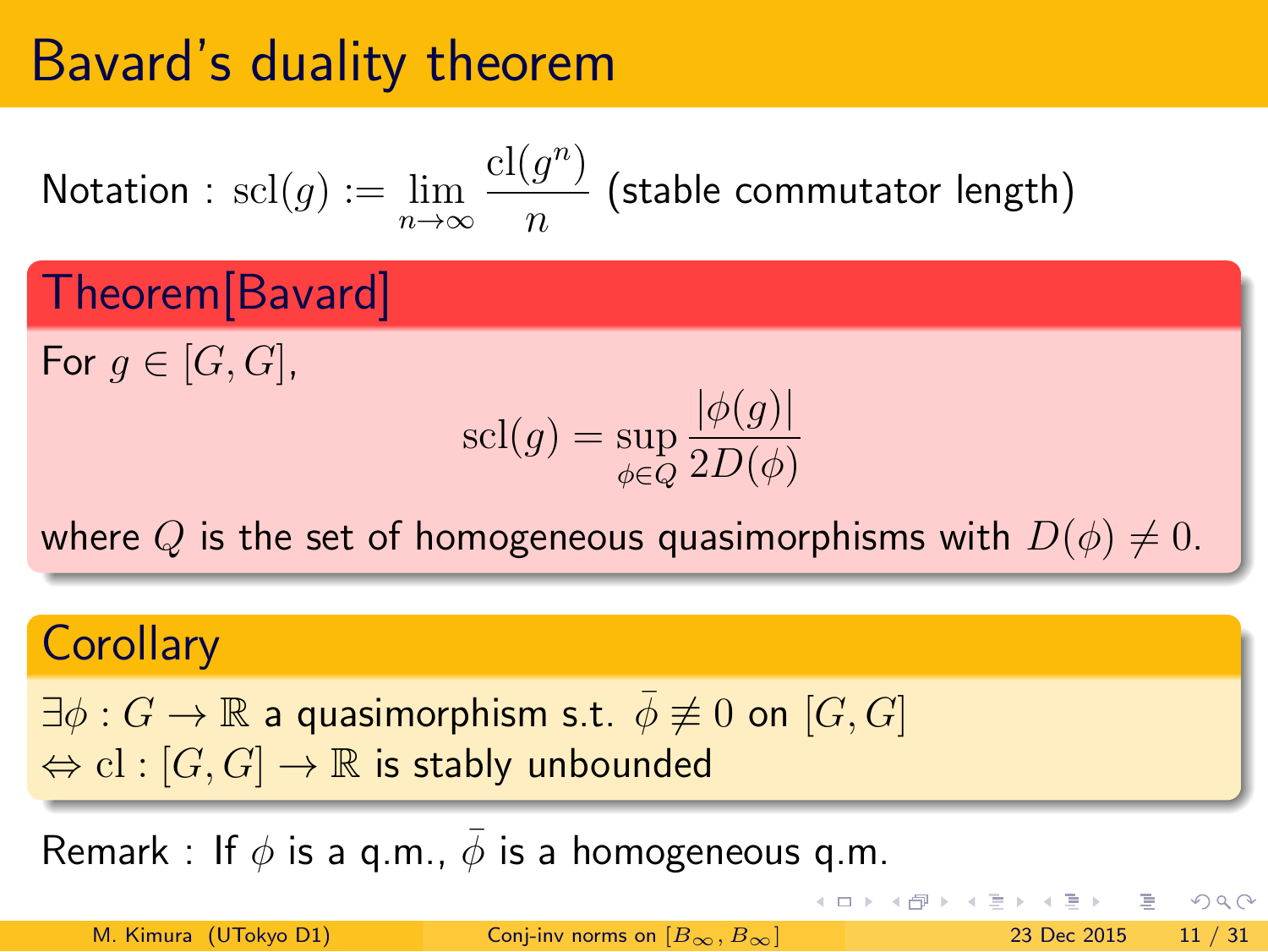Notation :  $Q(G) = \{homogeneous q.m. on G\}$  : R-vector space

- If  $G = \text{MCG}(\Sigma_{g,b}^p)$ ,  $G$  admits non-trivial quasimorphisms.  $\Gamma\left(\mathsf{Moreover}, \ \dim_\mathbb{R}\left(Q(G)/\mathrm{Hom}(G,\mathbb{R})\right)=\infty \ \mathrm{[Bestvina-Fujiwara]}\right)$ In particular, *Q*(*Bn*) admits (many) non-trivial quasimorphisms.
- On the other hand, the following result is known:

#### Proposition [Kotschick]

 $Q(G) = \text{Hom}(G; \mathbb{R})$  if  $G = B_{\infty}, \text{MCG}(\Sigma_{\infty}), \text{Ham}(\mathbb{R}^{2n}, \omega_0)$ , etc.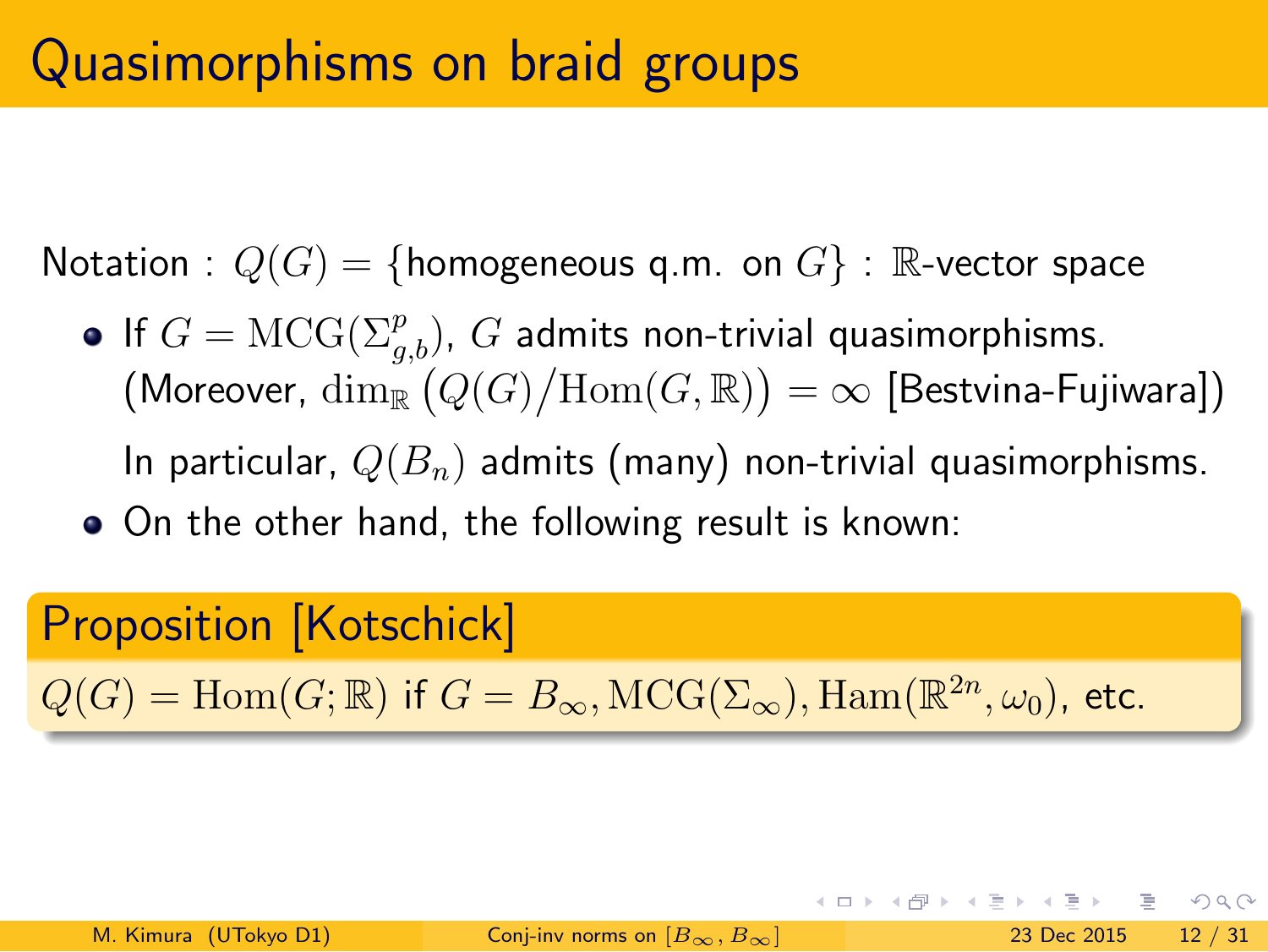Why there does not exists non-trivial quasimorphisms on *B∞*? ⇝ Because *B<sup>∞</sup>* is "displaceable":

Let  $\alpha \in B_{\infty}$  be a braid with  $\alpha \in B_n \in B_{\infty}$ . Then  $\alpha=\alpha^{\Delta_1}$ ,  $\alpha^{\Delta_2}$ , ...,  $\alpha^{\Delta_m}$ , ...are pairwise commutative, where

$$
\Delta_m = A_{n,m-1} \cdots A_{n,2} A_{n,1} A_{n,2}^{-1} \cdots A_{n,m-1}^{-1}
$$
 and  

$$
A_{n,i} = \prod_{k=1}^n \prod_{j=1}^n \sigma_{in-k+j}
$$
 (the **argyle braid**) .



the argyle braid *A*4*,*<sup>1</sup>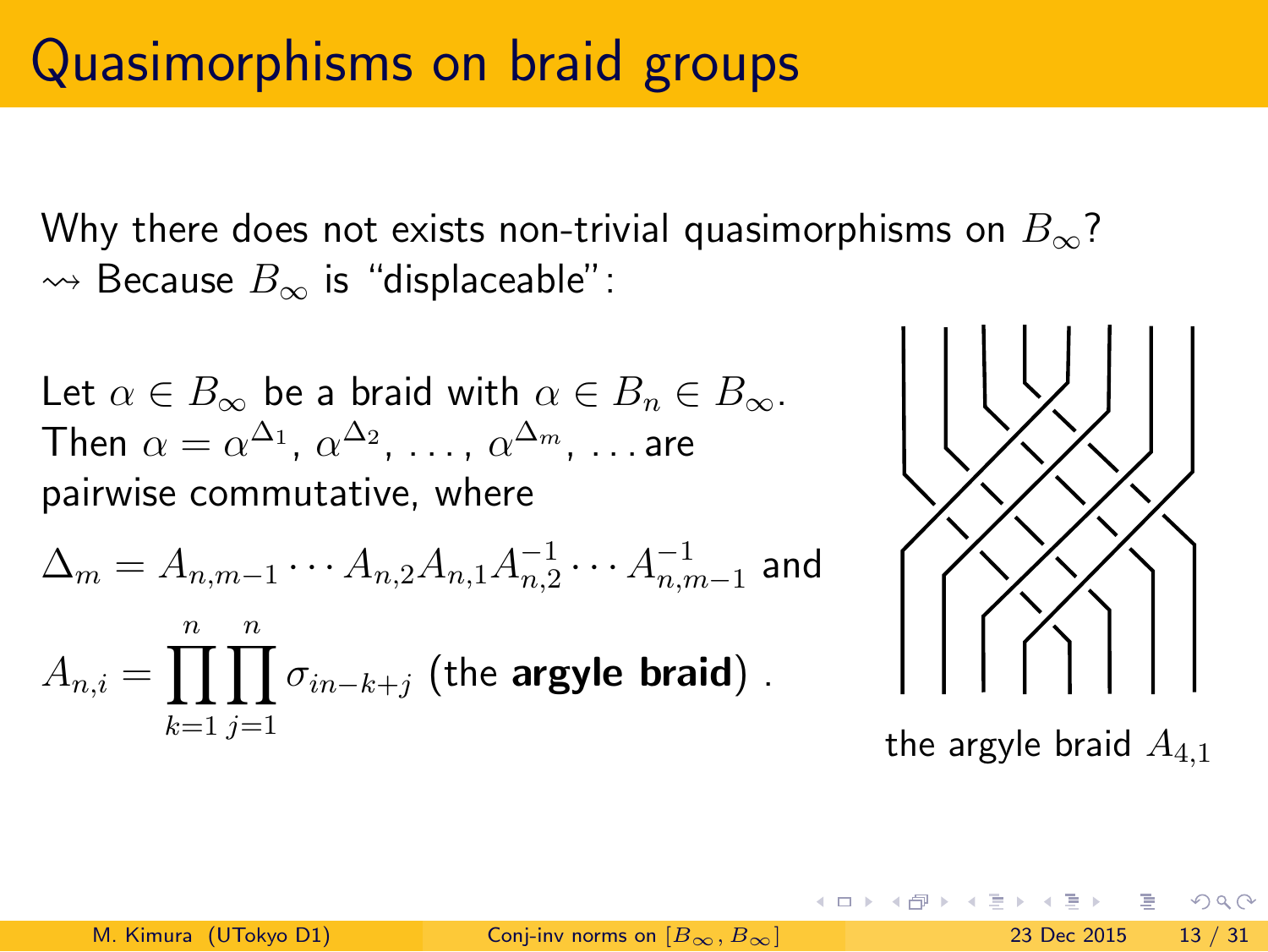

the braid  $\alpha^{\Delta_2}$  (which commute with  $\alpha)$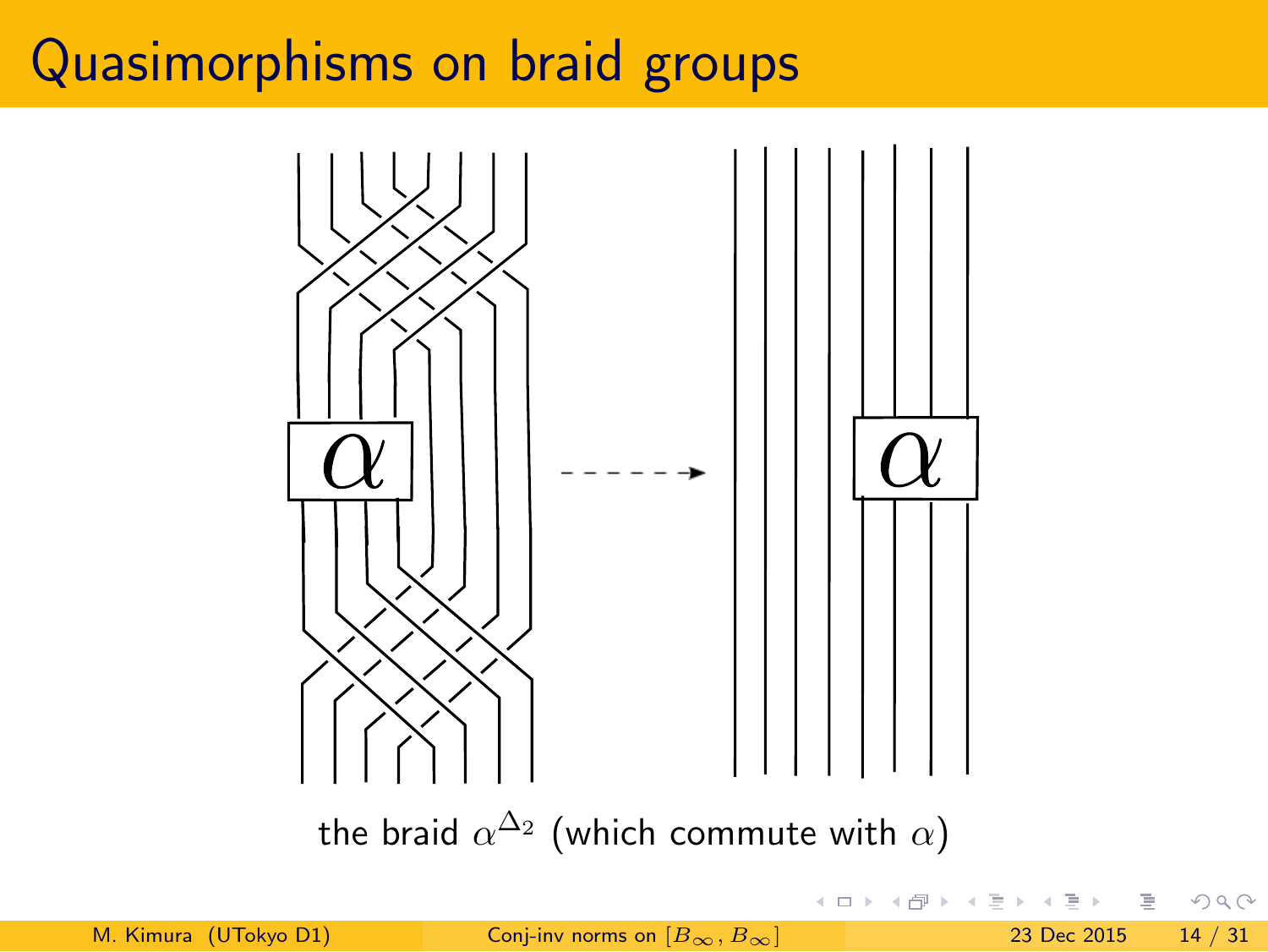Similarly, we can see that  $[B_{\infty}, B_{\infty}]$  is also "displaceable" by using the **commutator argyle braid**  $A'_{n,i} = \prod^n_i$ *k*=1 ∏*n j*=1  $\sigma_{in-k}^{(-1)^j}$ *in−k*+*j* instead of *An,i* and  $\Delta'_{m} = A'_{n,m-1} \cdots A'_{n,2} A'_{n,1} A'^{-1}_{n,2} \cdots A'^{-1}_{n,m-1}$  instead of  $\Delta_{m}$ . ⇝ [*B∞, B∞*] has no non-triv q.m.  $\rightsquigarrow$   $\operatorname{cl}_{[B_\infty,B_\infty]}$  is stably bounded Remark [*B∞, B∞*] is a perfect group. •  $\text{cl}_{[B_{\infty},B_{\infty}]}$  is bounded (cl  $\leq 2$ ). the commutator argyle braid  $A_{4,1}$ 

 $\equiv$  990

 $\mathbf{A} \oplus \mathbf{B}$  and  $\mathbf{A} \oplus \mathbf{B}$ 

비둘 비

M. Kimura (UTokyo D1) Conj-inv norms on  $[B_{\infty}, B_{\infty}]$  23 Dec 2015 15 / 31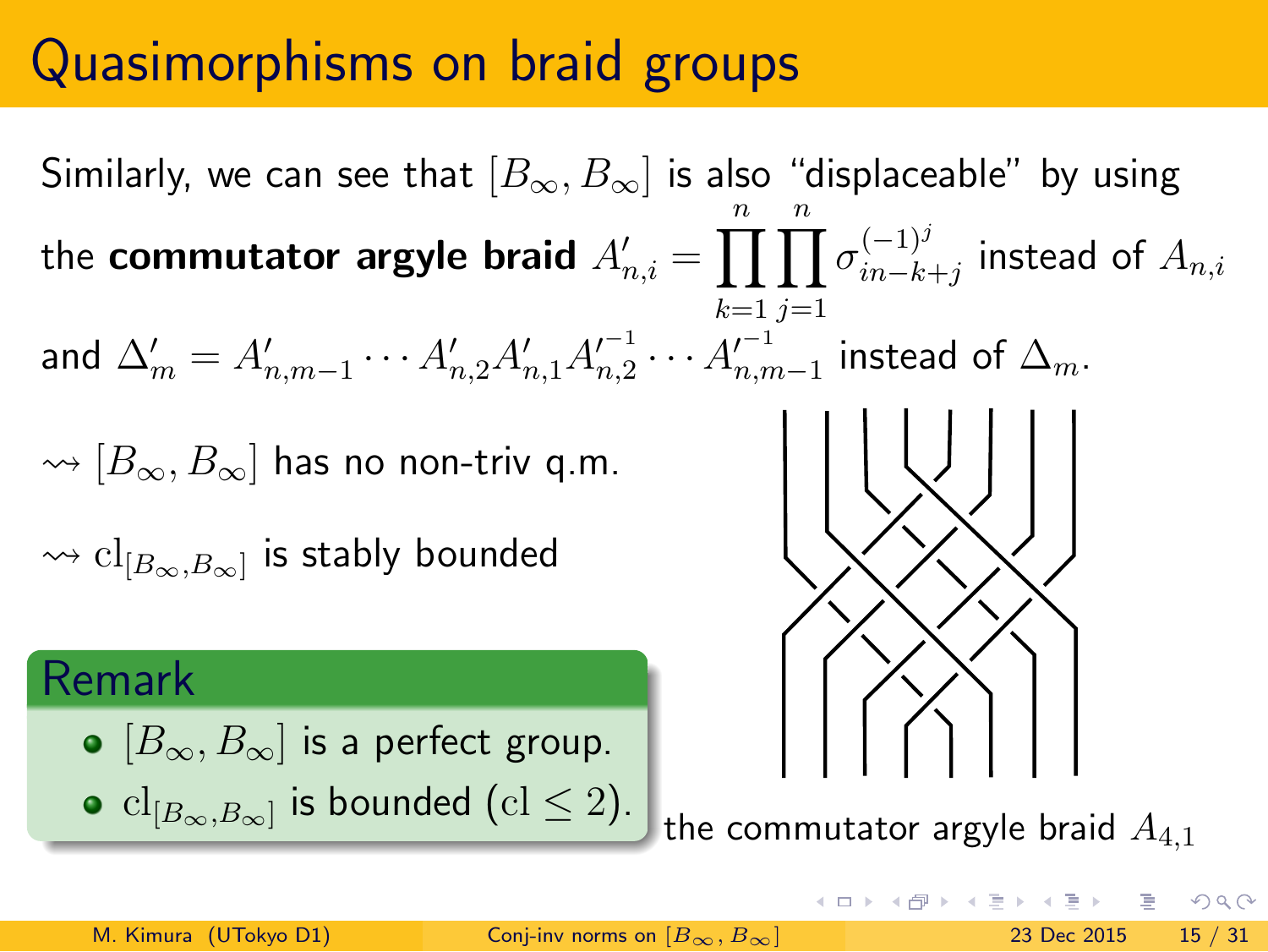### Kawasaki's construction

 $\nu: G \to \mathbb{R}$  conj-inv norm,  $p > 0, \, q > 0$  $[f,g] \in G$  is a  $(\nu,p,q)$ -commutator  $\stackrel{\text{def}}{\Leftrightarrow} \nu(f) \leq p$  and  $\nu(g) \leq q$  $[G, G]_{\nu,p,q}$ : the subgroup of *G* generated by  $(\nu, p, q)$ -commutators

#### **Definition**

 $(\nu, p, q)$ -commutator length  $\mathrm{cl}_{\nu, p, q}: [G, G]_{\nu, p, q} \to \mathbb{R}$  is defined by

$$
\mathrm{cl}_{\nu,p,q}(h) = \min \left\{ k \mid \frac{\exists f_i, \exists g_i \in G,}{\nu(f_i) \le p, \nu(g_i) \le q}, h = [f_1, g_1] \cdots [f_k, g_k] \right\}.
$$

Remark : The  $(\nu, p, q)$ -commutator length is a conj-inv norm.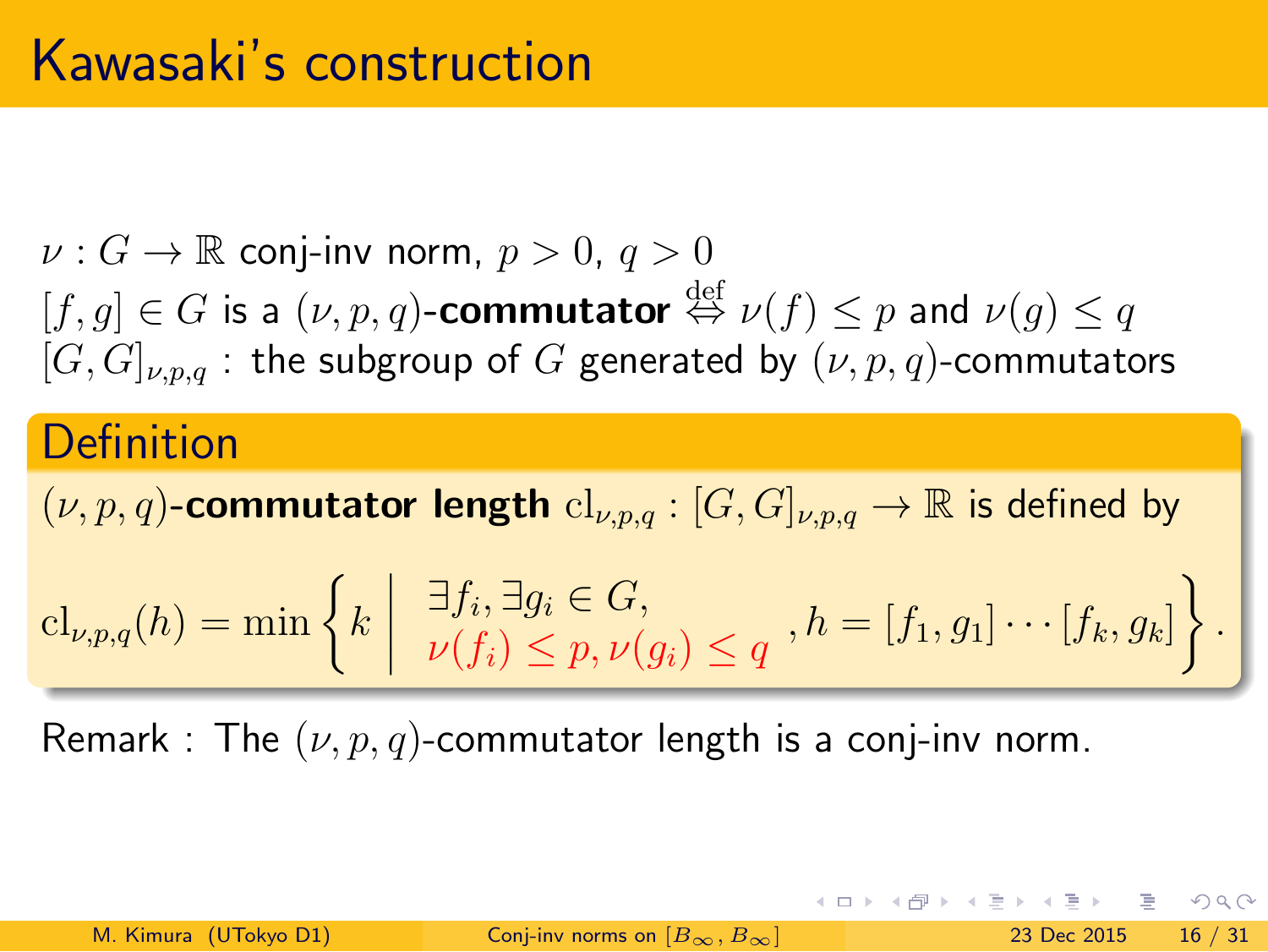### Kawasaki's construction

 $\nu: G \to \mathbb{R}$  conj-inv norm

#### **Definition**

A *v***-quasimorphism** is a map  $\phi$  :  $G \to \mathbb{R}$  s.t. there exist  $C \geq 0$  with

$$
|\phi(gh) - \phi(g) - \phi(h)| \le C \cdot \min\{\nu(g), \nu(h)\}\
$$

.

for all  $g, h \in G$ .

#### Theorem [Kawasaki]

 $\exists \phi : G \rightarrow \mathbb{R}$  a *v*-quasimorphism s.t.  $\bar{\phi} \not\equiv 0$  on  $[G, G]_{\nu, p, q}$  $\Rightarrow$   $\text{cl}_{\nu,p,q} : [G,G]_{\nu,p,q} \rightarrow \mathbb{R}$  is stably unbounded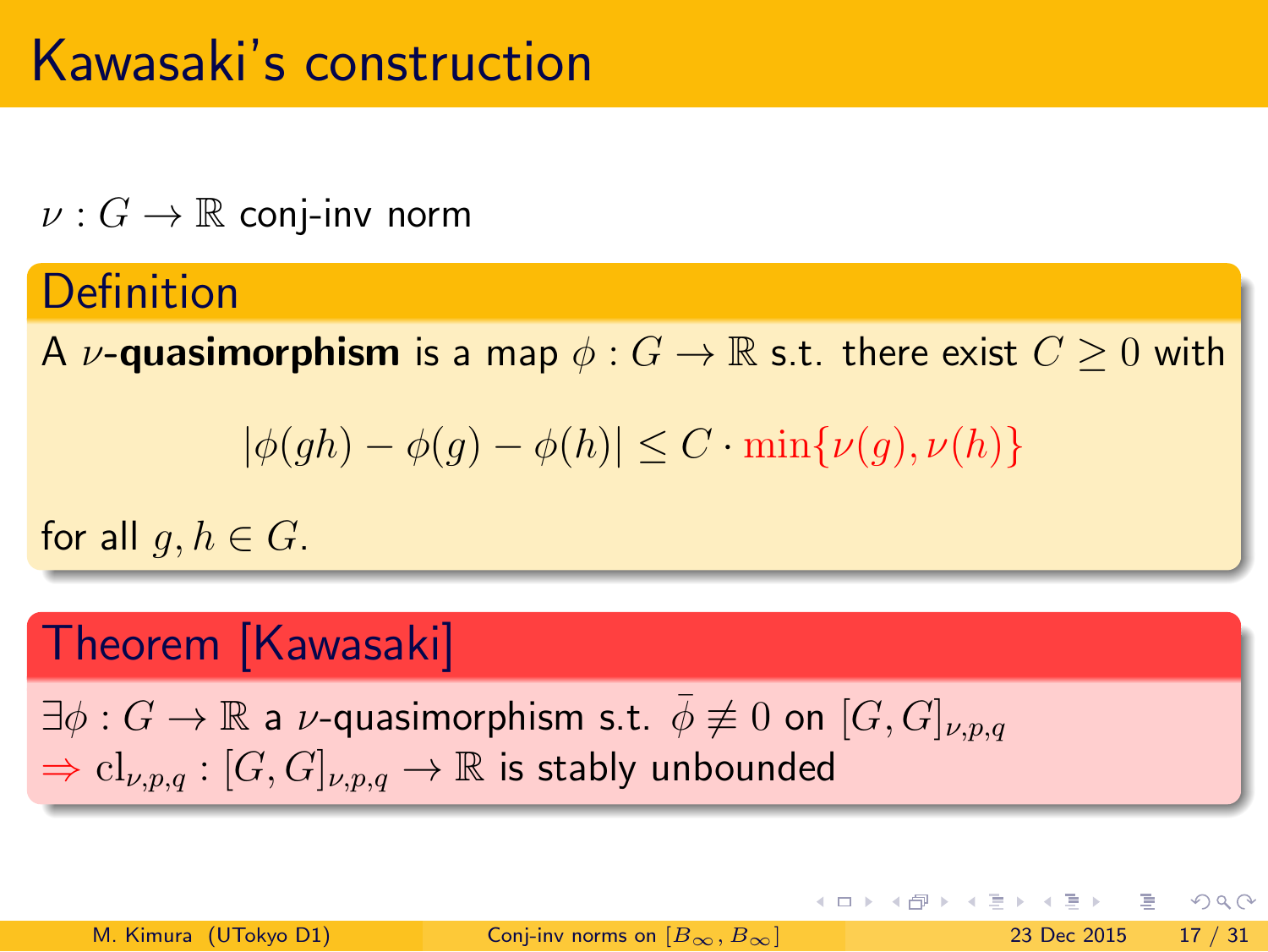*B<sup>n</sup>* : the braid group on *n* strands The **signature of braids**  $\sigma : B_n \to \mathbb{R}$  is defined by

 $\sigma(\alpha)$  = the signature of the link  $\hat{\alpha}$ 

 $=$  the signature of  $M + {}^t M$   $(M :$  the Seifert matrix of  $\hat{\alpha})$ 

 $(\hat{\alpha}$  denotes the closure of  $\alpha \in B_n$ )



a braid and its closure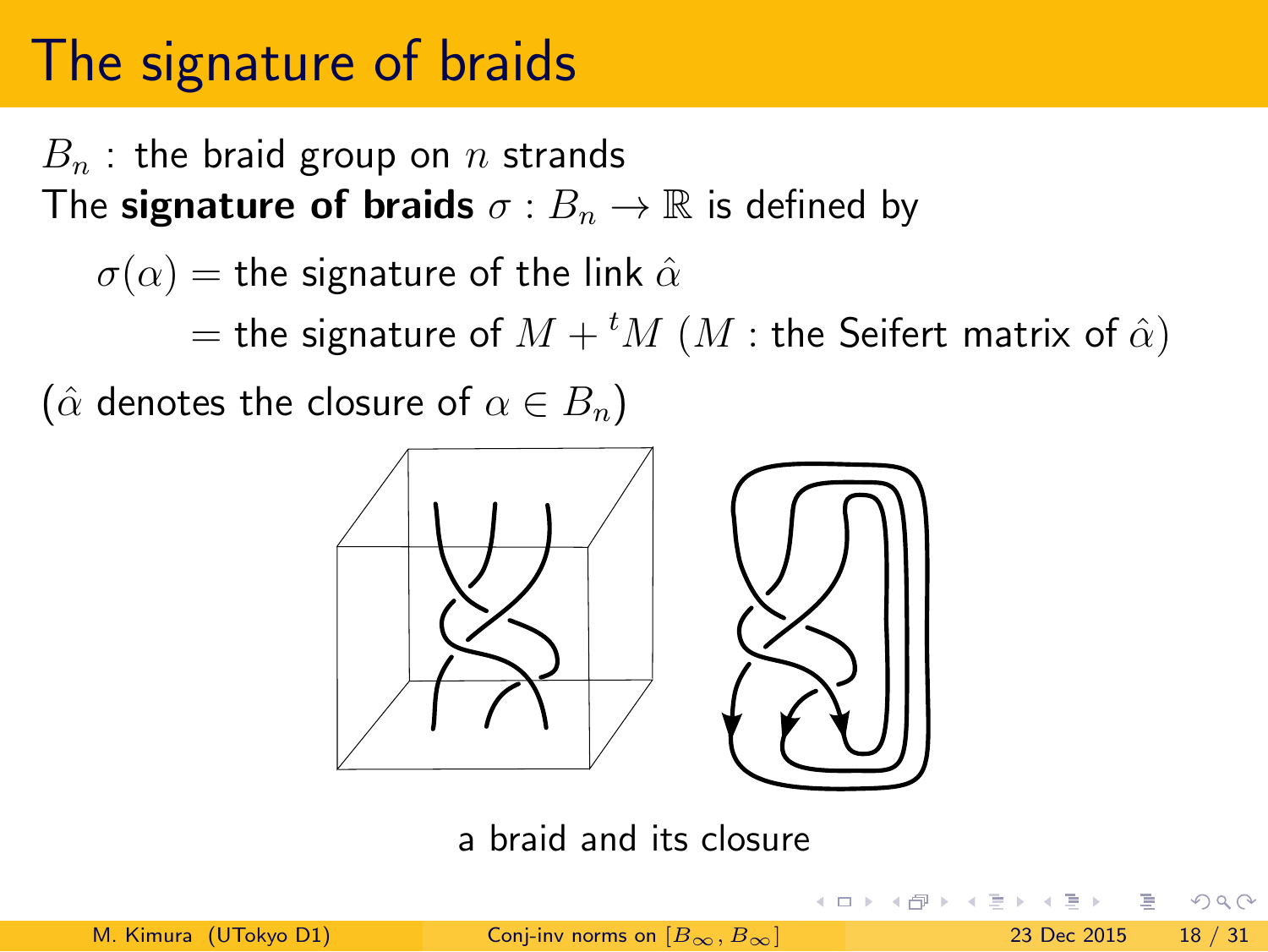#### Proposition

 $\sigma: B_n \to \mathbb{R}$  is a quasimorphism with  $D(\sigma) \leq n$ .

.. . (proof) For  $\alpha, \beta \in B_n$ ,  $\sigma(\widehat{\alpha} \sqcup \beta) = \sigma(\widehat{\alpha}) + \sigma(\beta)$ . The signature changes at most *±*1 by taking a "saddle move"

[Murasugi]. We can obtain the link  $\widehat{\alpha\beta}$  from the link  $\widehat{\alpha} \sqcup \widehat{\beta}$  by taking *n* saddle moves.



saddle move

|                       |                                              | - 《 ロ 》 《 何 》 《 三 》 《 三 》 - 三   ◇ 9,40 |  |
|-----------------------|----------------------------------------------|----------------------------------------|--|
| M. Kimura (UTokyo D1) | Conj-inv norms on $[B_{\infty}, B_{\infty}]$ | 23 Dec 2015 19 / 31                    |  |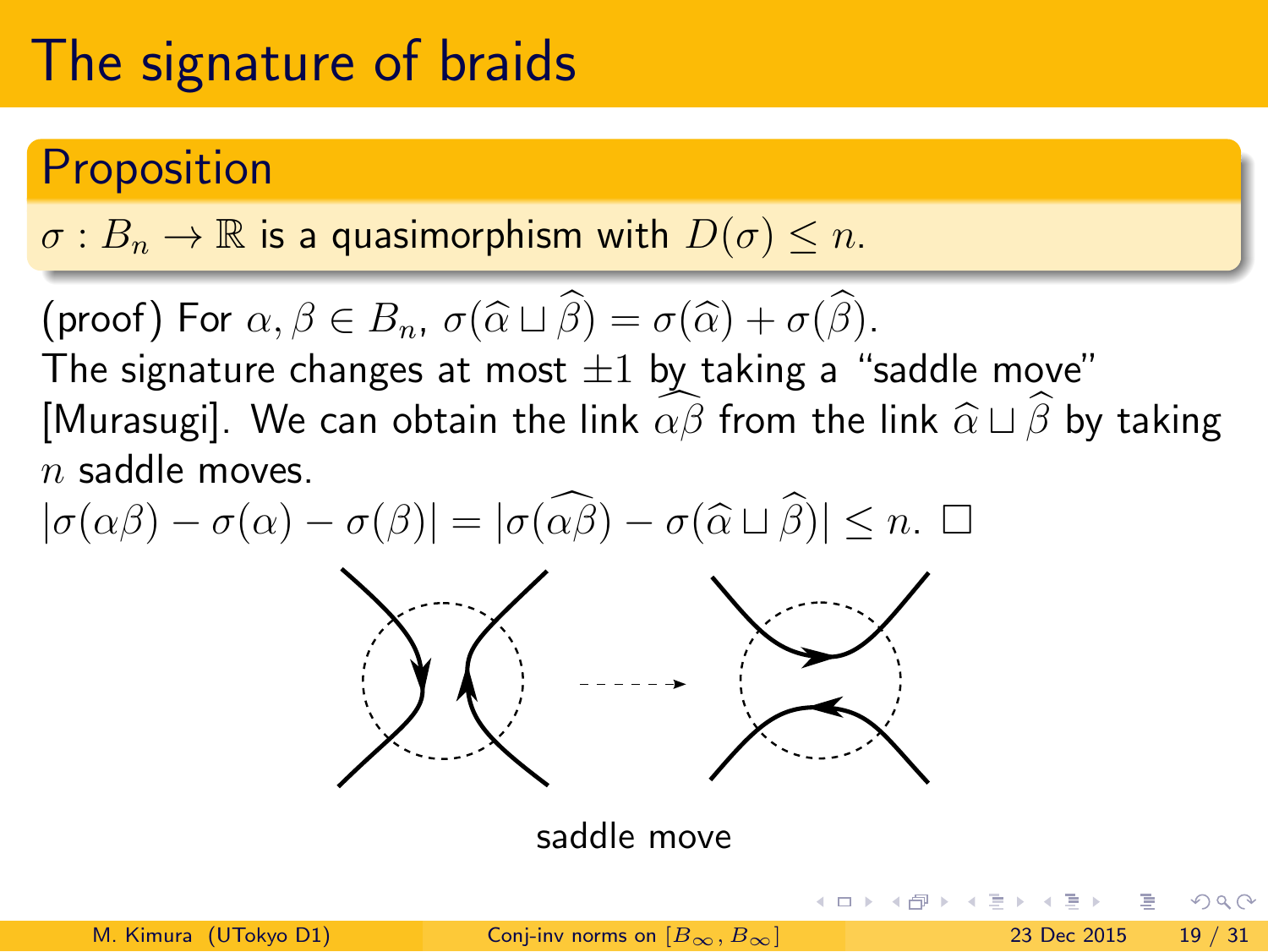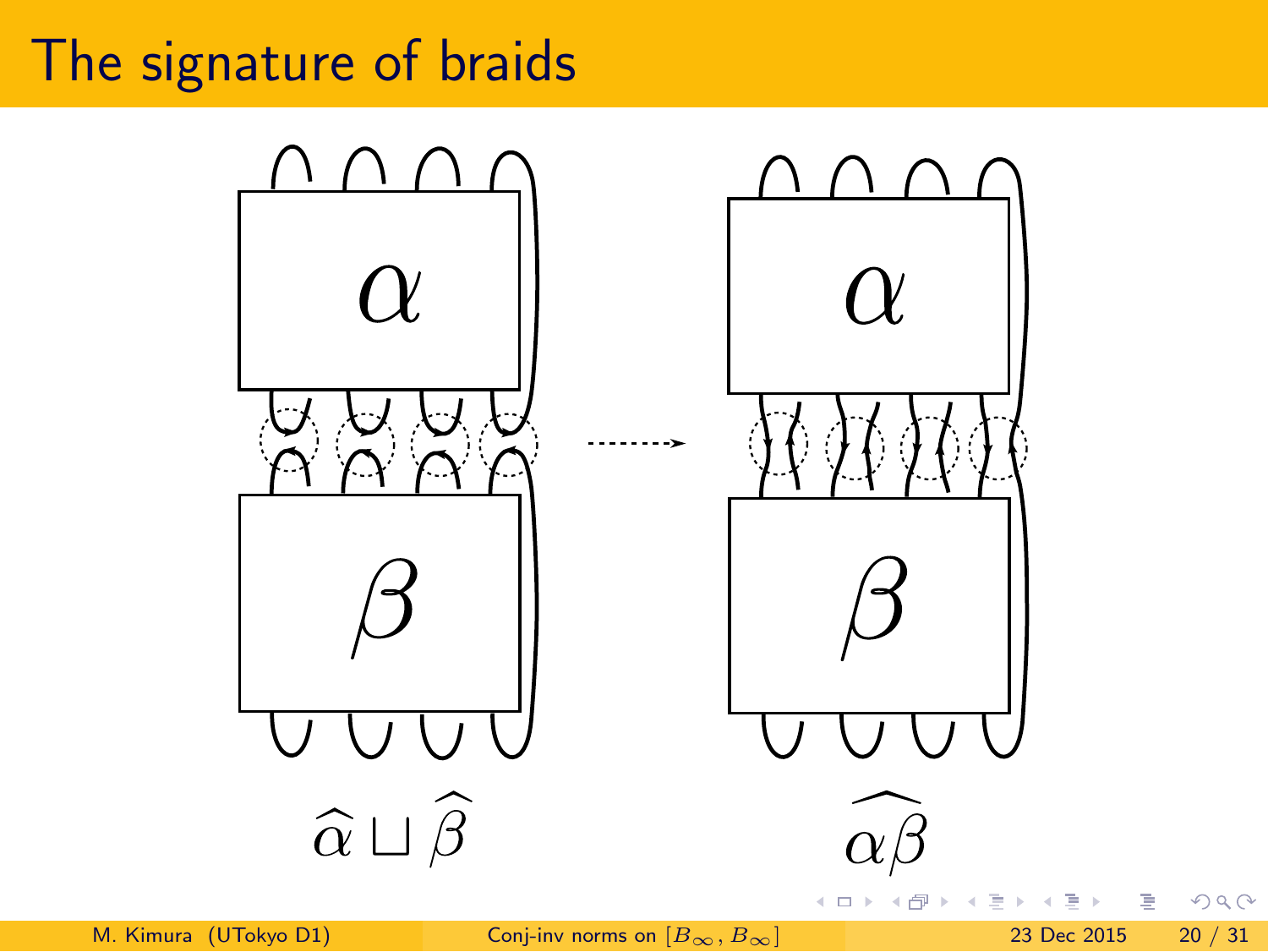- $\iota_n : B_n \to B_{n+1}$  the standard inclusion (i.e. *ι<sup>n</sup>* is "adding a trivial string")  $B_1 \subset B_2 \subset \cdots \subset B_n \subset \cdots$  $\rightarrow$  *B*<sub>∞</sub> := ∪ *n*=*∞*  $\, B_n \,$  : the infinite braid group
- the signature  $\sigma$  and the inclusion  $\iota_n$  are compatible (i.e.  $\sigma(\iota_n(\alpha)) = \sigma(\alpha)$  for  $\alpha \in B_n$ )  $\leadsto \sigma : B_\infty \to \mathbb{R}$  is well-defined

The above argument does not imply that  $\sigma : B_{\infty} \to \mathbb{R}$  is a q.m. In fact, there is no non-trivial q.m. on *B∞*.

Our strategy : Prove that  $\sigma : B_{\infty} \to \mathbb{R}$  is a " $\nu$ -quasimorphism".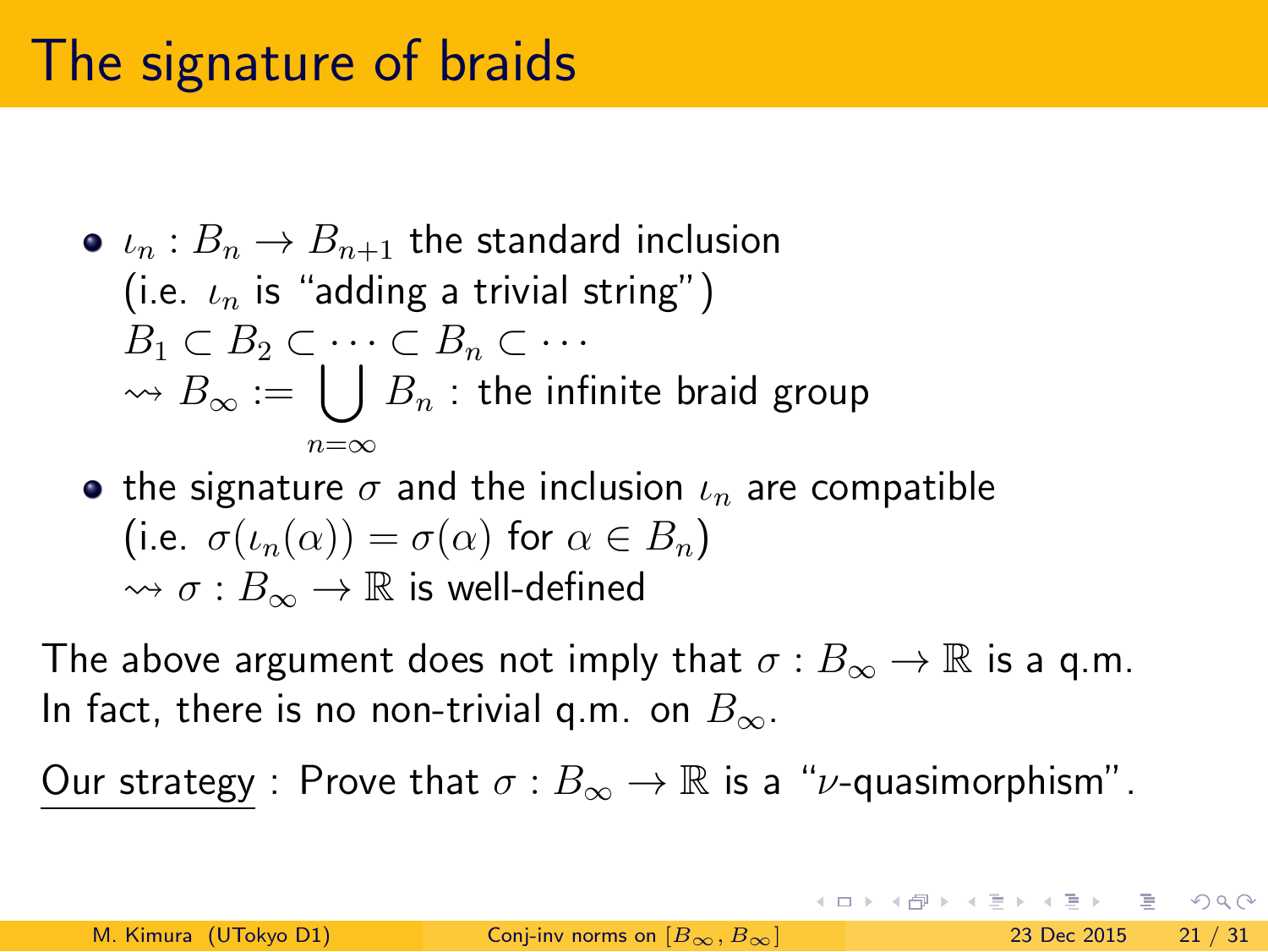#### **Definition**

For  $n \geq 2$ , we define the **fragmentation norm**  $\nu_n : B_{\infty} \to \mathbb{R}$  by

 $\nu_n(\alpha) = \min\{k \mid \exists \beta_i \in B_n \subset B_\infty, \exists \gamma_i \in B_\infty, \alpha = \beta_1^{\gamma_1} \cdots \beta_k^{\gamma_k}\}$  $\binom{\gamma_k}{k}$ .

### Proposition [K.]

.. .  $\sigma:B_{\infty}\to\mathbb{R}$  is a  $\nu_n$ -quasimorphism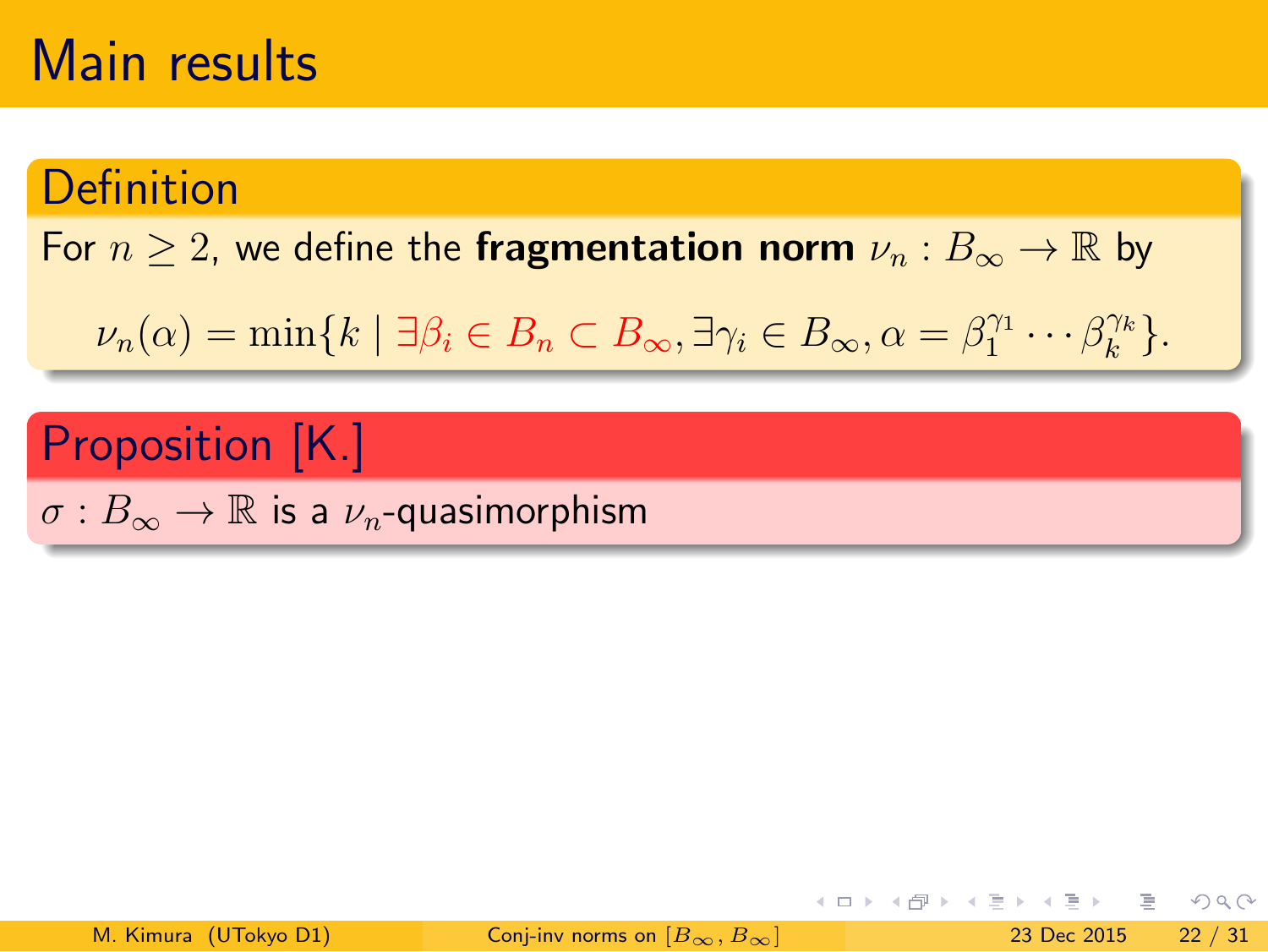#### **Definition**

For  $n \geq 2$ , we define the **fragmentation norm**  $\nu_n : B_{\infty} \to \mathbb{R}$  by

 $\nu_n(\alpha) = \min\{k \mid \exists \beta_i \in B_n \subset B_\infty, \exists \gamma_i \in B_\infty, \alpha = \beta_1^{\gamma_1} \cdots \beta_k^{\gamma_k}\}$  $\binom{\gamma_k}{k}$ .

#### Proposition [K.]

.. .  $\sigma:B_{\infty}\to\mathbb{R}$  is a  $\nu_n$ -quasimorphism

#### Lemma

. *⇔ ∃C >* 0 s.t. *|ϕ*(*αβ*) *− ϕ*(*α*) *− ϕ*(*β*)*| ≤ C* holds for all *α ∈ B<sup>∞</sup>* and  $\phi$  :  $B_{\infty}$  → ℝ is a  $\nu_n$ -quasimorphism all  $\beta \in B_{\infty}$  with  $\nu_n(h) = 1$ .

.. . Remark : This lemma essentially appears in [Entov-Polterovich].

M. Kimura (UTokyo D1) Conj-inv norms on [*B∞, B∞*] 23 Dec 2015 22 / 31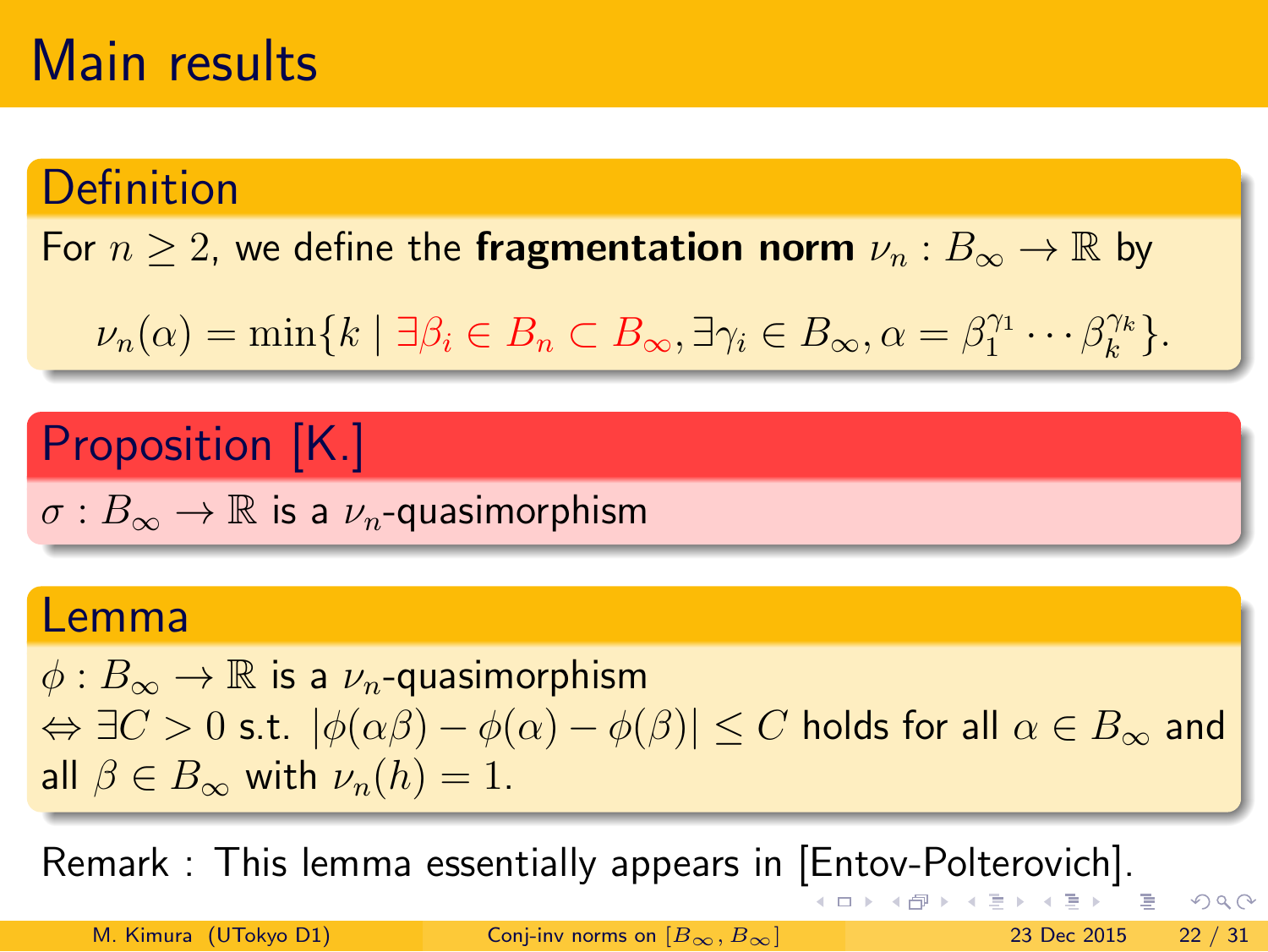(proof of Proposition)

From the above lemma, it is sufficient to show that  $\exists$ *C*,  $|σ(αβ) − σ(α) − σ(β)| ≤ C$  (∀α,  $β ∈ B<sub>∞</sub>$  with  $ν<sub>n</sub>(β) = 1$ )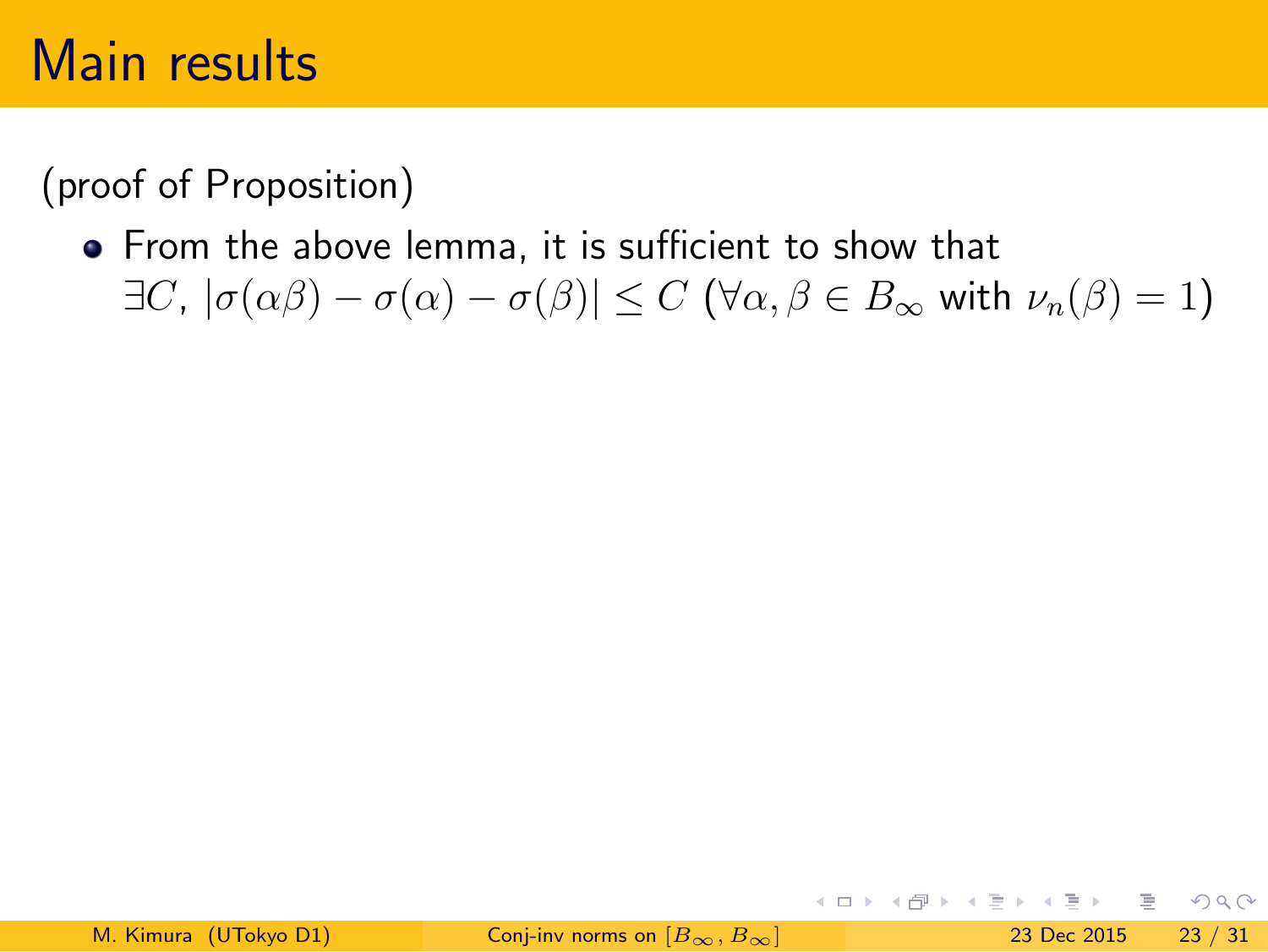(proof of Proposition)

- From the above lemma, it is sufficient to show that  $\exists$ *C*,  $|\sigma(\alpha\beta) - \sigma(\alpha) - \sigma(\beta)|$  ≤ *C* (∀α,  $\beta \in B_{\infty}$  with  $\nu_n(\beta) = 1$ )
- *ν*<sub>*n*</sub>( $\beta$ ) = 1  $\Leftrightarrow$  ∃γ  $\in$  *B*<sub>∞</sub> s.t.  $\beta$ <sup>γ</sup>  $\in$  *B<sub>n</sub>*  $\subset$  *B*<sub>∞</sub>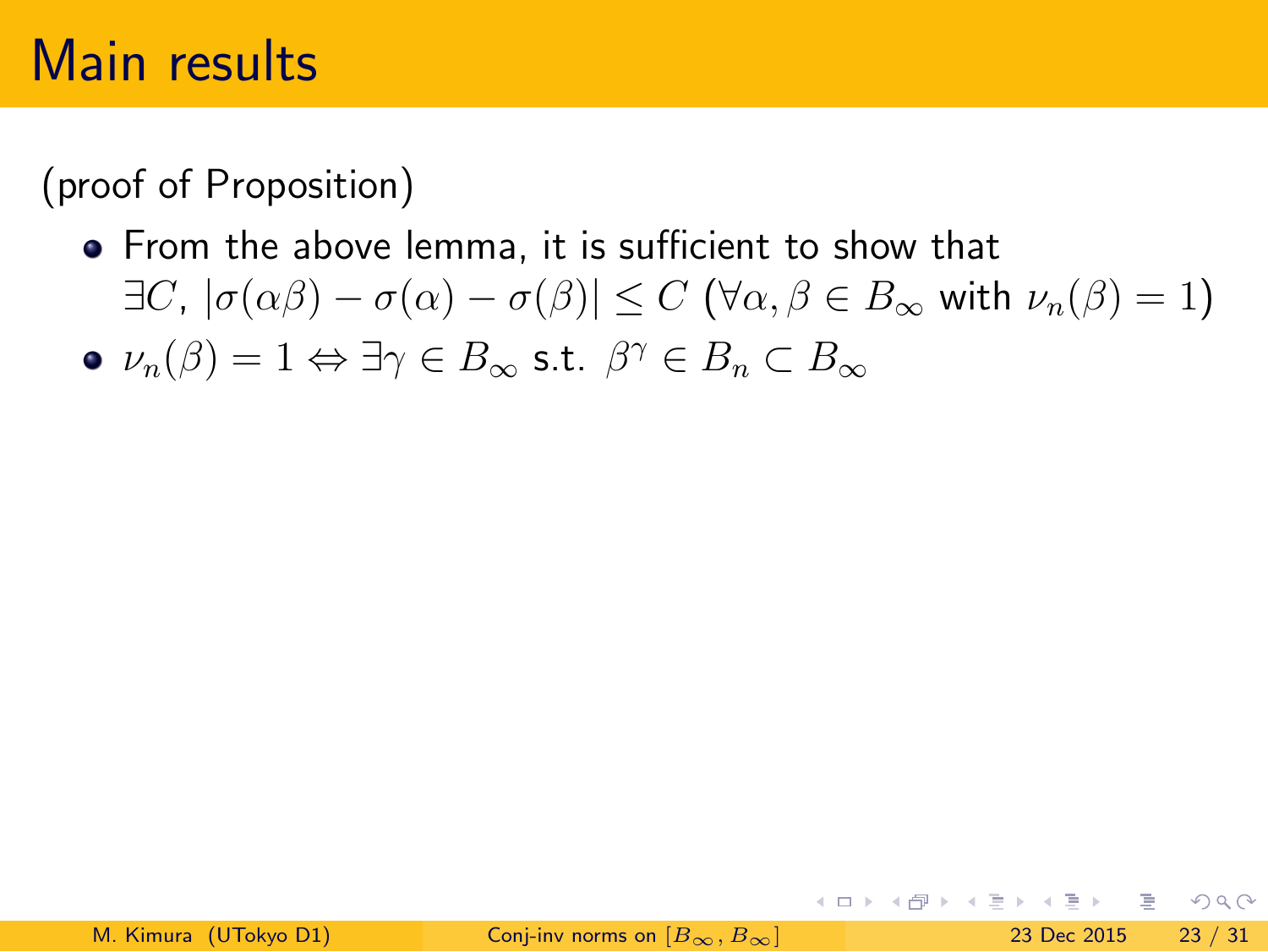(proof of Proposition)

- From the above lemma, it is sufficient to show that  $\exists C, |\sigma(\alpha\beta) - \sigma(\alpha) - \sigma(\beta)| \le C$  ( $\forall \alpha, \beta \in B_\infty$  with  $\nu_n(\beta) = 1$ )
- *ν*<sub>*n*</sub>( $\beta$ ) = 1  $\Leftrightarrow$  ∃γ  $\in$  *B*<sub>∞</sub> s.t.  $\beta$ <sup>γ</sup>  $\in$  *B<sub>n</sub>*  $\subset$  *B*<sub>∞</sub>
- Let  $m \in \mathbb{N}$  s.t.  $\alpha^\gamma \in B_m$   $(m > n).$  We obtain the link  $\widetilde{\alpha^\gamma \beta^\gamma}$ from  $\widehat{\alpha}^{\gamma} \sqcup \widehat{\beta}^{\gamma}$  by taking saddle moves *m* times. The link  $\widehat{\beta}^{\gamma}$  has  $m-n$  unknot components since  $\beta^\gamma$  has trivial strings after  $(n + 1)$ -th one.

Since the signature does not changed by taking connected sum to an unknot, the signature changes at most *n* by the *m* times saddle moves. Hence

$$
|\sigma(\alpha\beta)-\sigma(\alpha)-\sigma(\beta)|=|\sigma(\alpha^\gamma\beta^\gamma)-\sigma(\alpha^\gamma)-\sigma(\beta^\gamma)|\leq n.\ \Box
$$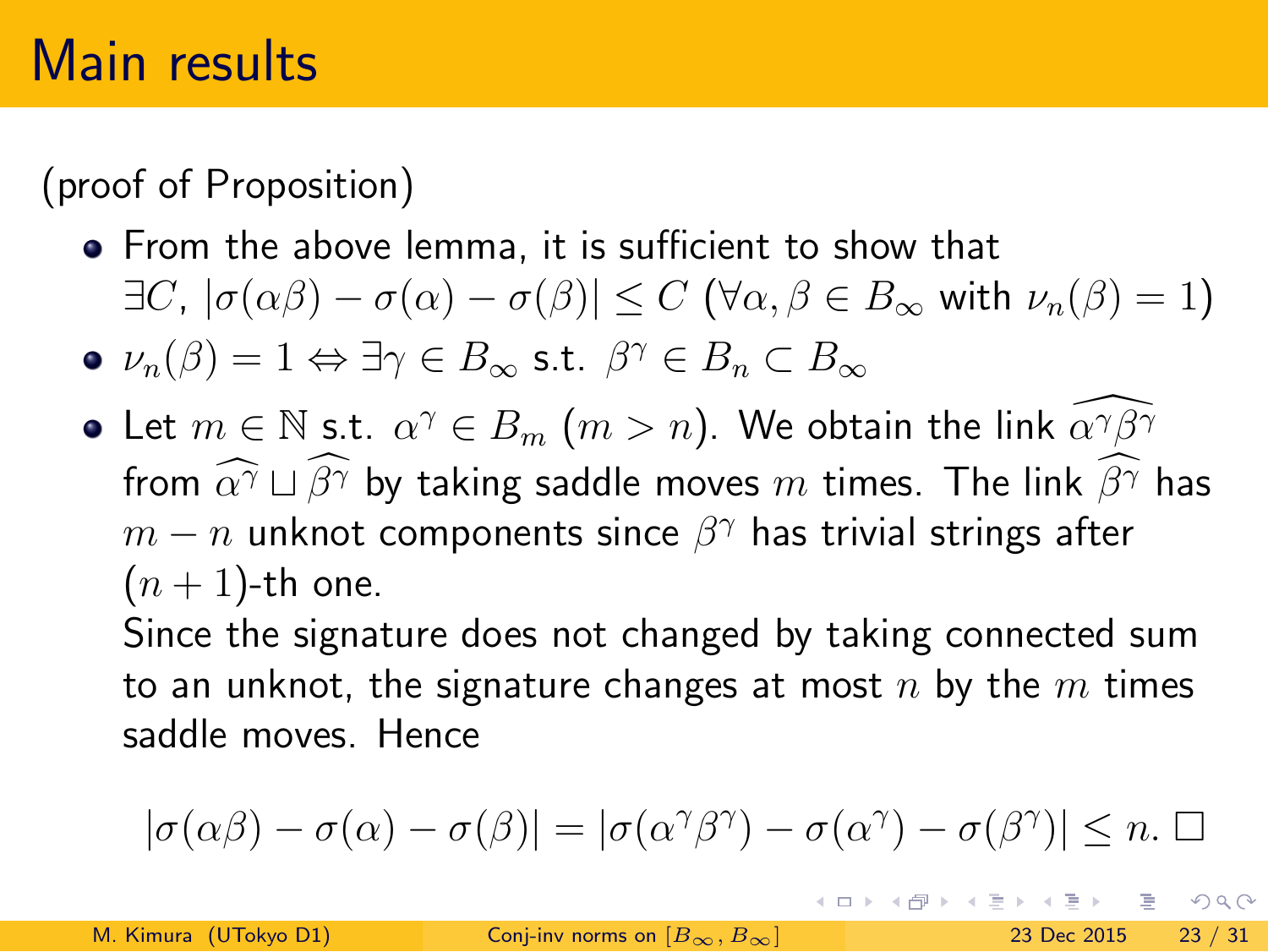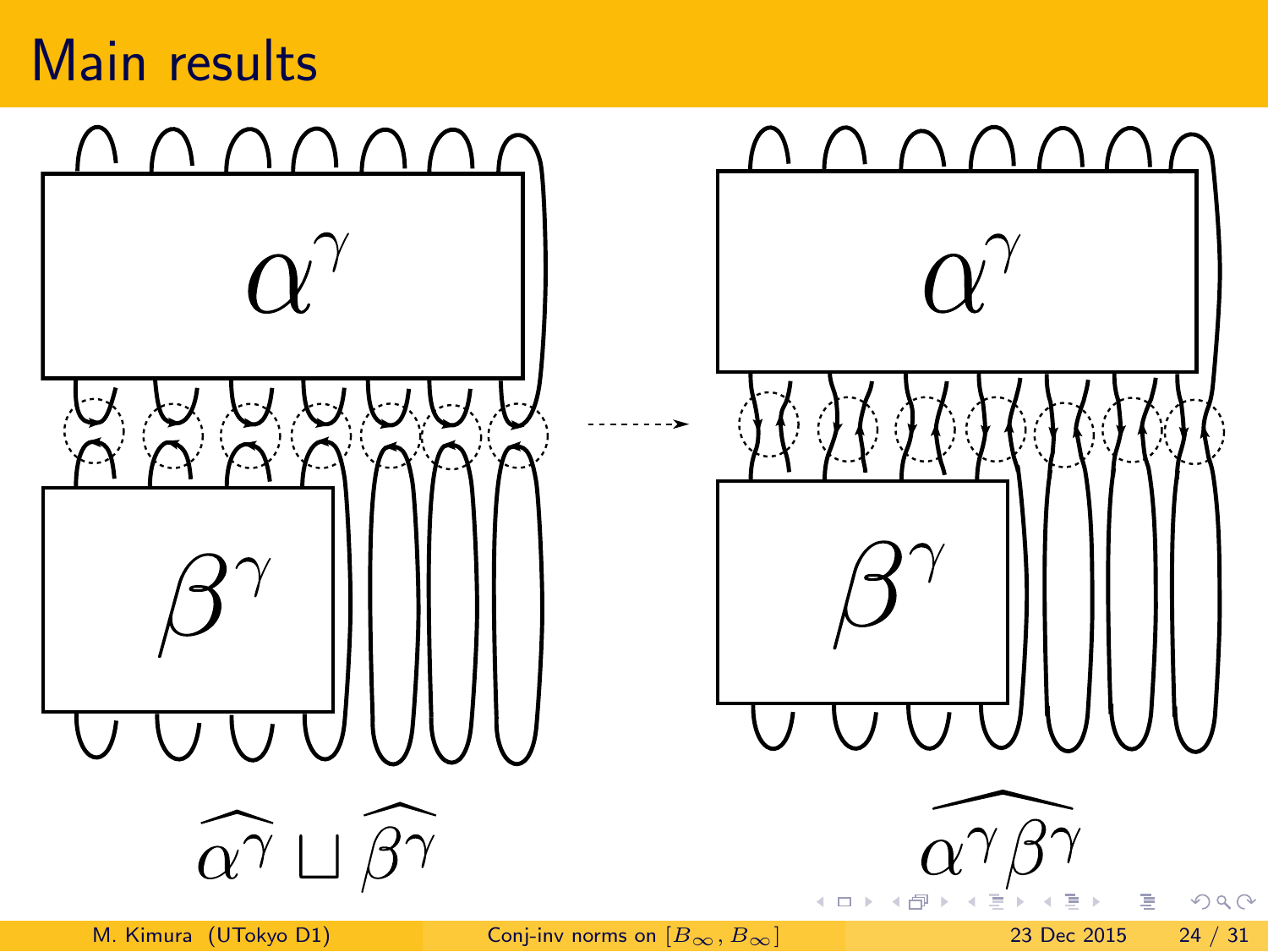- $[B_{\infty}, B_{\infty}]_{\nu_n, p, q} = [B_{\infty}, B_{\infty}]$  ?  $\rightsquigarrow$  Yes if  $n \geq 2, p, q \geq 1$
- $\bar{\sigma}$  is nontrivial on  $[B_{\infty}, B_{\infty}]$  ?  $\leadsto$  Yes  $(\bar{\sigma}(\sigma_1^4 \sigma_2^{-1} \sigma_1^{-2} \sigma_2^{-1}) = 2)$

Theorem [K.]

The norms  $\text{cl}_{\nu_n,p,q}$  are stably unbounded on  $[B_\infty, B_\infty].$  $(n \geq 2, p, q \geq 1)$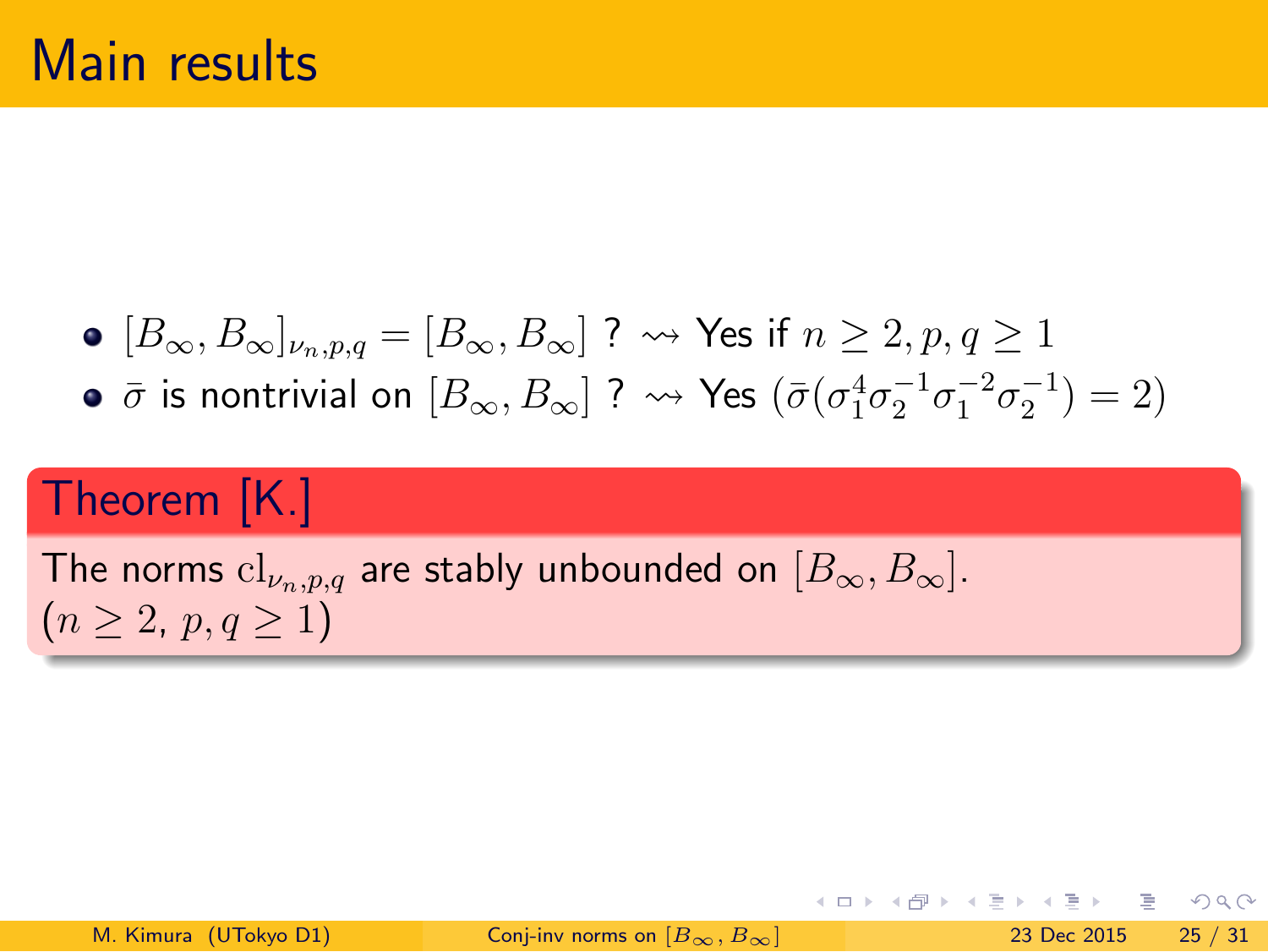# Extremal property for cl*<sup>ν</sup>n,p,q*

Proposition A [K.]

Let  $n \geq 2$ ,  $p, q \geq 1$ . For any conj-inv norm  $\nu$  on  $[B_{\infty}, B_{\infty}]$ , there exists a positive number  $\lambda > 0$  such that  $\nu \leq \lambda \, \mathrm{cl}_{\nu_n, p, q}$ .

#### **Corollary**

 $\text{cl}_{\nu_n, p, q}$  are equivalent to each other. For any integer  $n \geq 2$  and any real numbers  $p, q \geq 1$ , the norms

.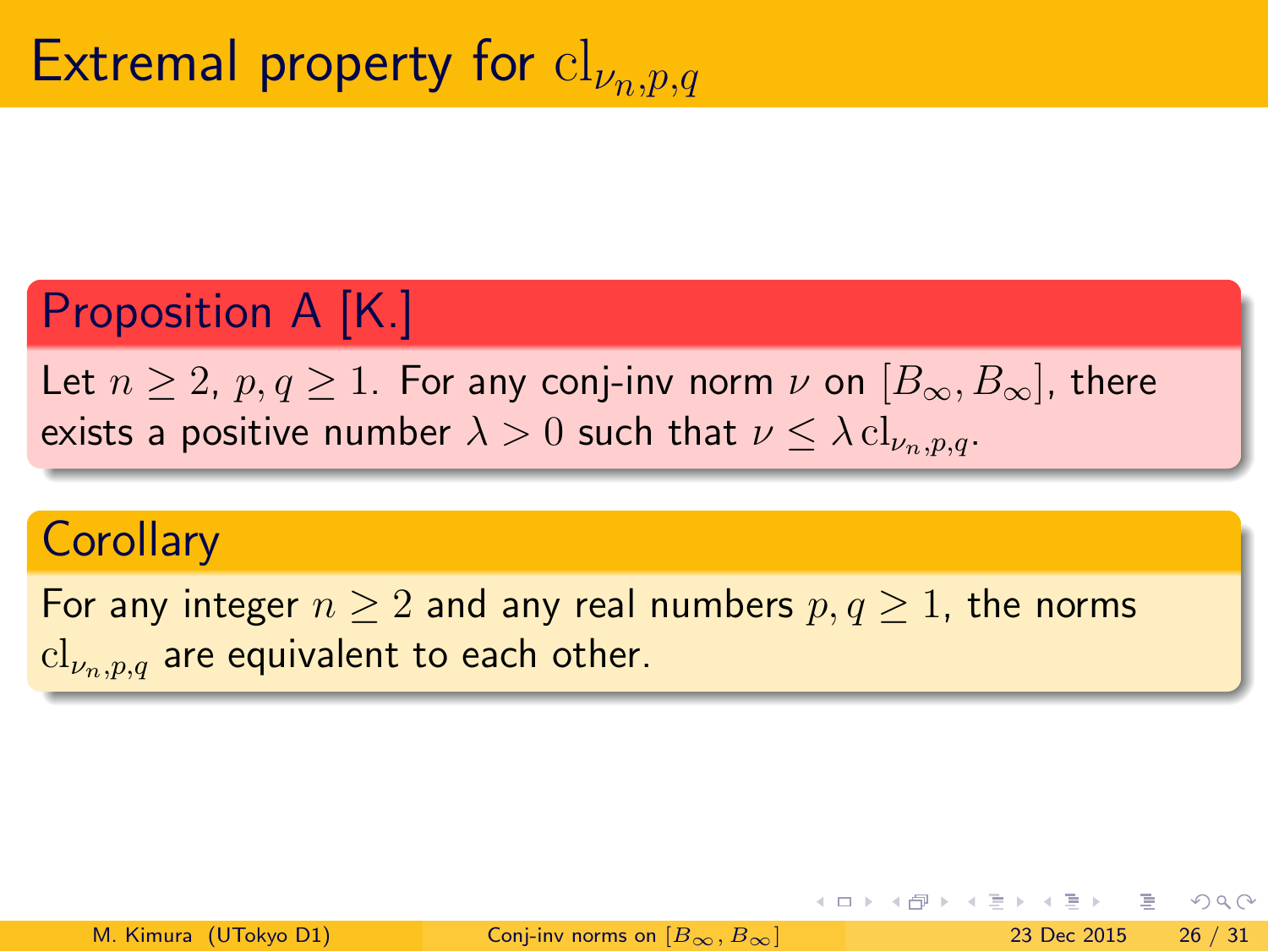# Extremal property for cl*<sup>ν</sup>n,p,q*

#### Lemma

. For  $x, y, z \in G$ , assume that  $x$  and  $y^z$  commute. Then  $[x, y]$  is written as the products of 4 conjugates of *z* or *z −*1 .

(proof) By assumption,

 $[x, y] = [x, [y, z]] = xz^yz^{-1}x^{-1}z(z^{-1})^y = z^{xy}(z^{-1})^x z(z^{-1})$  $[x, [y, z]] = xy(y^{-1})^z x^{-1} y^z y^{-1} = xyx^{-1}y^{-1} = [x, y]$ . Thus  $[x, y] = [x, [y, z]] = xz^y z^{-1} x^{-1} z(z^{-1})^y = z^{xy} (z^{-1})^x z(z^{-1})^y$ .  $\Box$ 

> Comment : Such a deformation appears in a argument about diffeomorphism groups, for example.

 $\big(\mathrm{supp}(f),\mathrm{supp}(g)\subset U$  and  $h(U)\cap U=\rightsquigarrow f$  and  $g^h$  commute  $)$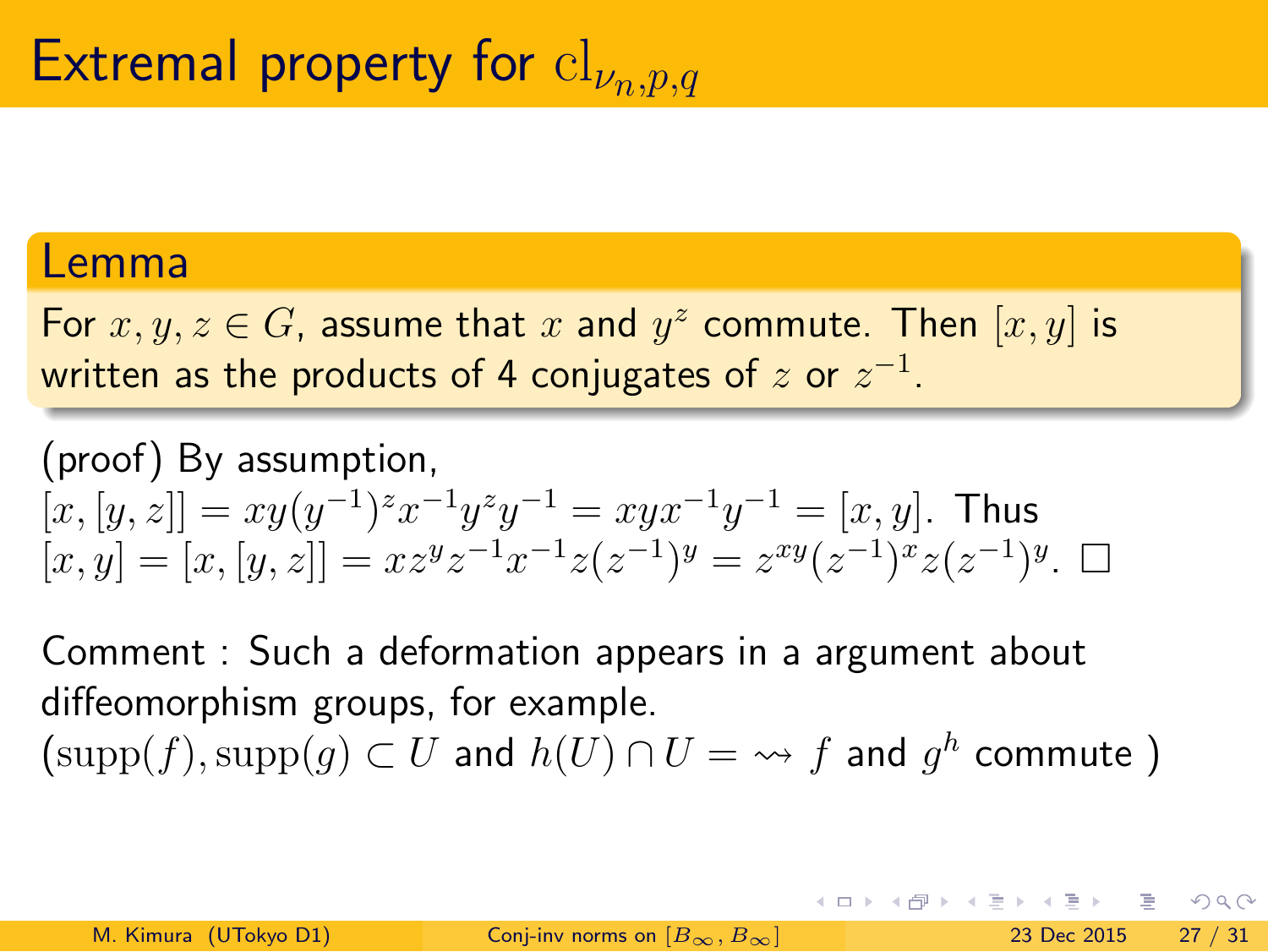### Extremal property for cl*<sup>ν</sup>n,p,q*

(proof of Proposition A) First we prove the inequality  $\nu \leq \lambda \operatorname{cl}_{\nu_n,1,1}$ . Let  $\alpha, \beta \in B_{\infty}$  satisfy  $\nu_n(\alpha) = \nu_n(\beta) = 1.$  Then there exists  $\gamma, \gamma' \in B_\infty$  such that  $\widetilde{\alpha} = \alpha^{\gamma} \in B_n$ ,  $\widetilde{\beta} = \beta^{\gamma'} \in B_n$ . If  $m$  is sufficiently large,  $\widetilde{\alpha}^{\gamma' \gamma^{-1}}$  and  $\widetilde{\beta}^{\Delta'_{m}}$  commute. By above Lemma,  $[\alpha, \beta]^{\gamma'} = [\alpha^{\gamma'}, \beta^{\gamma'}] = [\widetilde{\alpha}^{\gamma'\gamma^{-1}}, \widetilde{\beta}]$  is written as the products of 4 conjugates of  $\Delta'^{\pm 1}_m$ . Thus  $\nu([\alpha, \beta]) \leq 4\nu(\Delta'_m)$ . Since  $\Delta'_{m}$  is conjugate to  $A'_{n,1}$ ,  $\nu(\Delta'_{m}) = \nu(A'_{n,1})$ . Then we obtain  $\nu \leq 4\nu(A'_{n,1}) \operatorname{cl}_{\nu_n,1,1}.$ Since  $cl_{\nu_n,1,1} \leq pq \, cl_{\nu_n,p,q}$ , the proposition follows.  $\Box$ 

イロト イ団ト イミト イヨト

 $E = 990$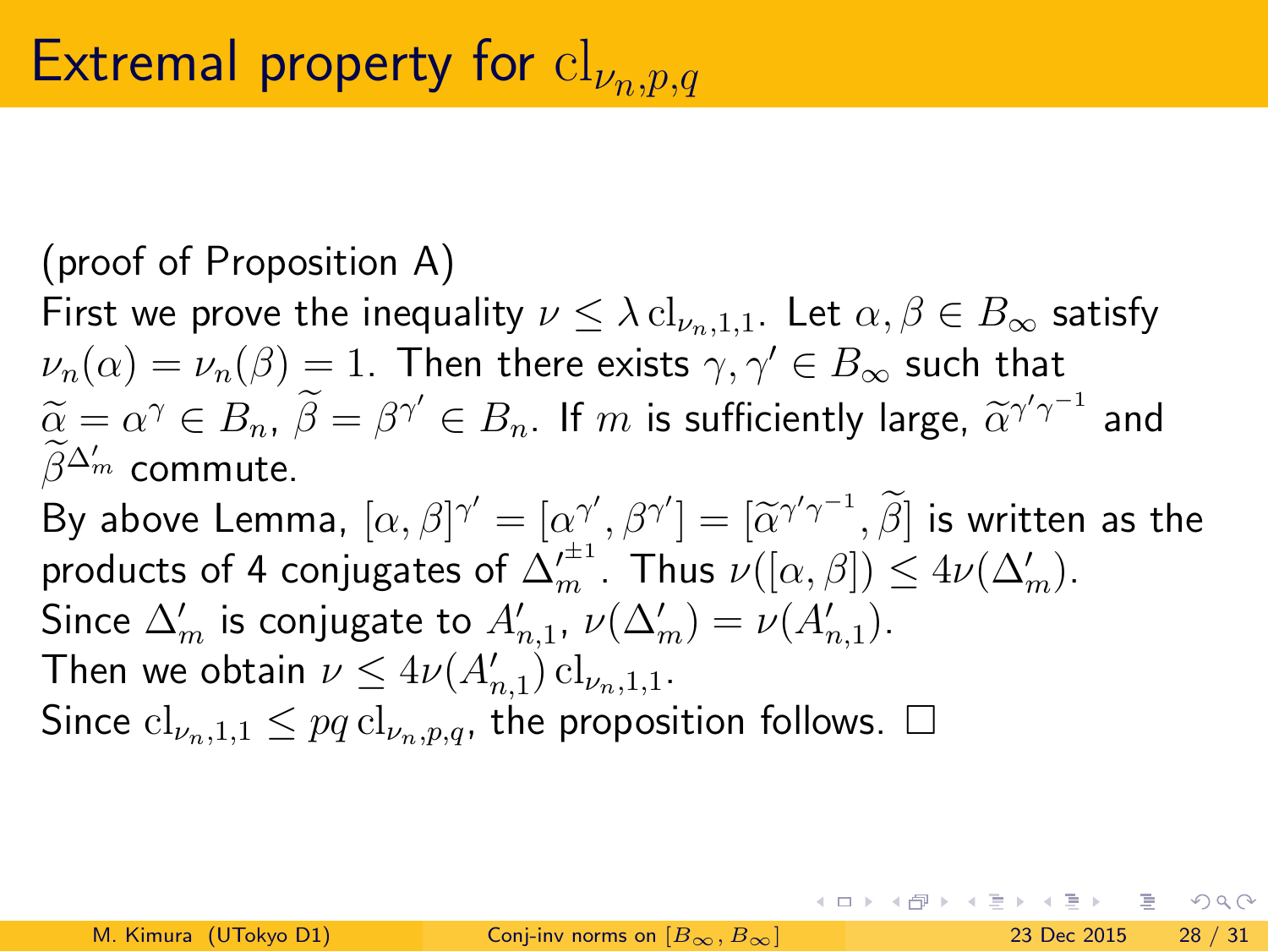# Extremal property for *∥ · ∥*

The **biinvariant word norm** *∥ · ∥* : *B<sup>∞</sup> →* R is defined by

 $||\alpha|| = \min\{k \mid \exists \alpha_i \in B_\infty, \exists \varepsilon_i \in \{\pm 1\}, \alpha = (\sigma_1^{\varepsilon_1})^{\alpha_1} \cdots (\sigma_1^{\varepsilon_k})^{\alpha_k}\}.$ 

Theorem [Brandenbursky-Kędra]

The biinvariant word norm *∥ · ∥* is stably unbounded on [*B∞, B∞*]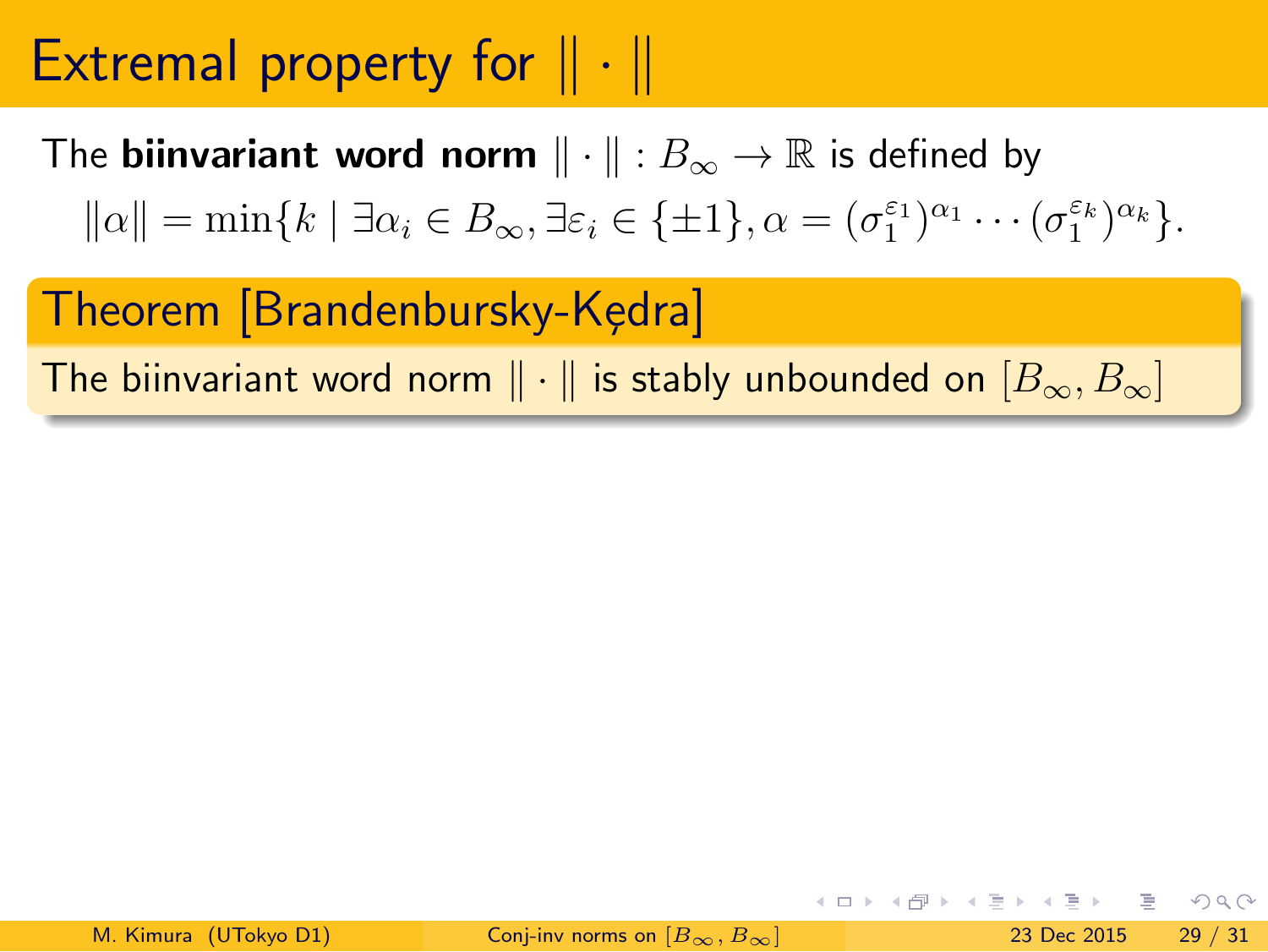### Extremal property for *∥ · ∥*

The **biinvariant word norm** *∥ · ∥* : *B<sup>∞</sup> →* R is defined by

 $||\alpha|| = \min\{k \mid \exists \alpha_i \in B_\infty, \exists \varepsilon_i \in \{\pm 1\}, \alpha = (\sigma_1^{\varepsilon_1})^{\alpha_1} \cdots (\sigma_1^{\varepsilon_k})^{\alpha_k}\}.$ 

Theorem [Brandenbursky-Kędra]

The biinvariant word norm *∥ · ∥* is stably unbounded on [*B∞, B∞*]

#### Proposition B [K.]

Let *ν* be a conj-inv norm on  $[B_{\infty}, B_{\infty}]$ . If *ν* satisfies  $\nu(\alpha^{\beta}) = \nu(\alpha)$ for all  $\alpha \in [B_{\infty}, B_{\infty}]$  and  $\beta \in B_{\infty}$  (not only  $[B_{\infty}, B_{\infty}]$ ), then there exists a positive number  $\lambda > 0$  such that  $\nu \leq \lambda \|\cdot\|$ .

#### **Corollary**

For any  $n \geq 2$  and any real numbers  $p, q \geq 1$ , the norm  $\text{cl}_{\nu_n, p, q}$  is equivalent to the biinvariant word norm *∥ · ∥*.

.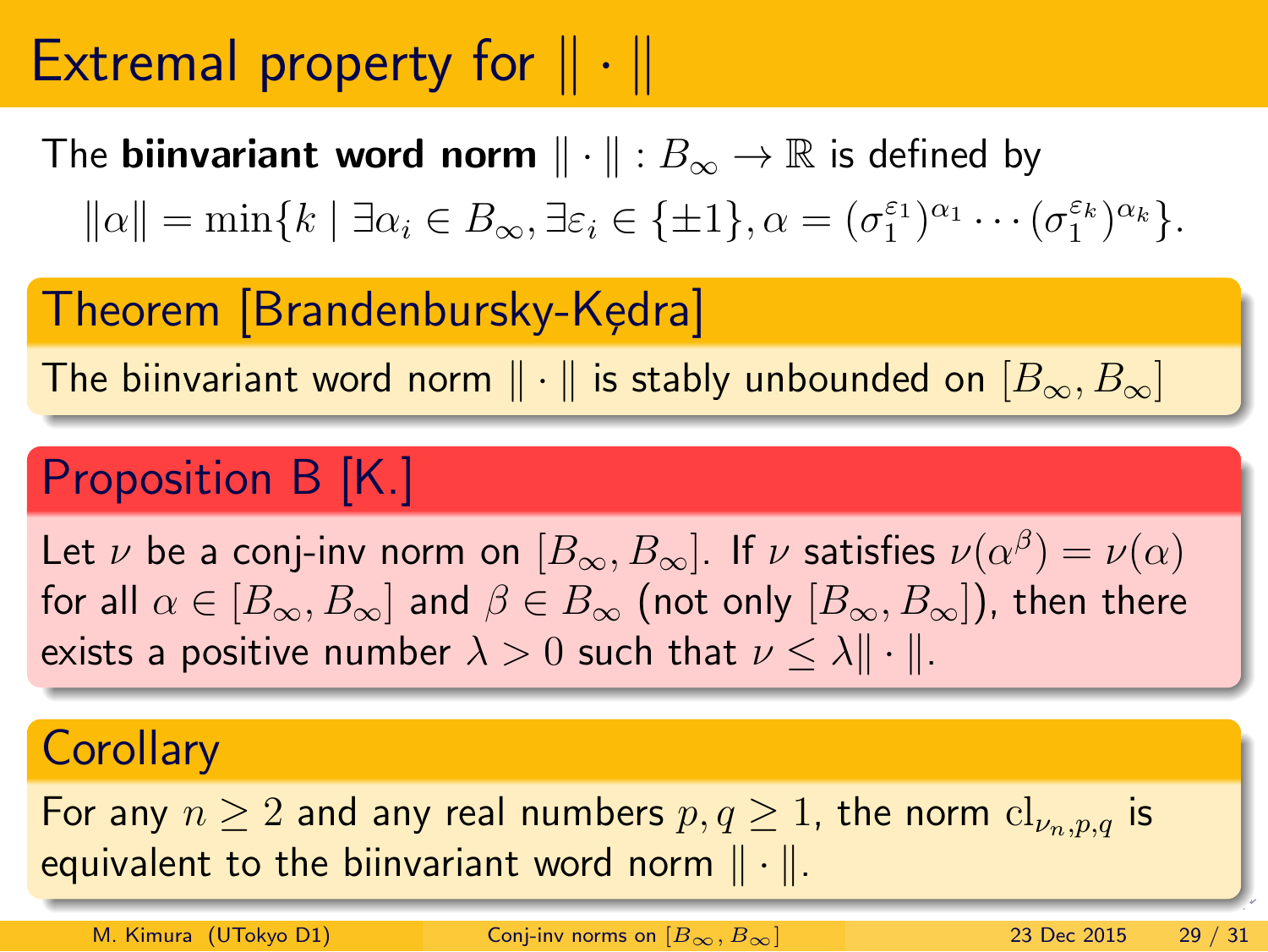# Extremal property for *∥ · ∥*

#### (proof of Proposition B)

Let  $\alpha \in [B_{\infty}, B_{\infty}]$  with  $||\alpha|| = k$ . Then  $\alpha$  is written as follows:

$$
\alpha = (\sigma_1^{\varepsilon_1})^{\alpha_1} (\sigma_1^{\varepsilon_2})^{\alpha_2} \cdots (\sigma_1^{\varepsilon_k})^{\alpha_k}
$$
  
\n
$$
= [\alpha_1, \sigma_1^{\varepsilon_1}] \sigma_1^{\varepsilon_1} [\alpha_2, \sigma_1^{\varepsilon_2}] \sigma_1^{\varepsilon_2} \cdots [\alpha_k, \sigma_1^{\varepsilon_k}] \sigma_1^{\varepsilon_k}
$$
  
\n
$$
= [\alpha_1, \sigma_1^{\varepsilon_1}] [\alpha_2, \sigma_1^{\varepsilon_2}]^{\sigma_1^{\varepsilon_1}} \sigma_1^{\varepsilon_1 + \varepsilon_2} \cdots [\alpha_k, \sigma_1^{\varepsilon_k}] \sigma_1^{\varepsilon_k}
$$
  
\n
$$
= \cdots = [\alpha_1, \sigma_1^{\varepsilon_1}] [\alpha_2, \sigma_1^{\varepsilon_2}]^* \cdots [\alpha_k, \sigma_1^{\varepsilon_k}]^* \sigma_1^{\varepsilon_1 + \cdots + \varepsilon_k},
$$

where  $\varepsilon_i \in {\pm 1}$  and  $\alpha_i \in B_\infty$ . Since  $\alpha \in [B_\infty, B_\infty]$ ,  $\varepsilon_1 + \cdots + \varepsilon_k = 0$ . Thus  $\alpha$  is written as a products of  $k$  commutators of the form  $[*, \sigma_1^{\pm 1}]^*.$ 

For a sufficient large  $m$ ,  $\alpha_i$  and  $(\sigma_1^{\varepsilon_i})^{\Delta'_m}$  are commutative in  $B_{\infty}$ . Therefore, by the assumption of  $\nu$ ,  $\nu([{\alpha}_i, {\sigma}_1^{\varepsilon_i}]) \leq 4\nu({\Delta'_m}) = 4\nu(A'_{2,1})$ and it follows that  $\nu(\alpha) \leq 4\nu(A'_{2,1})k = 4\nu(A'_{2,1})\Vert \alpha \Vert.$   $\Box$